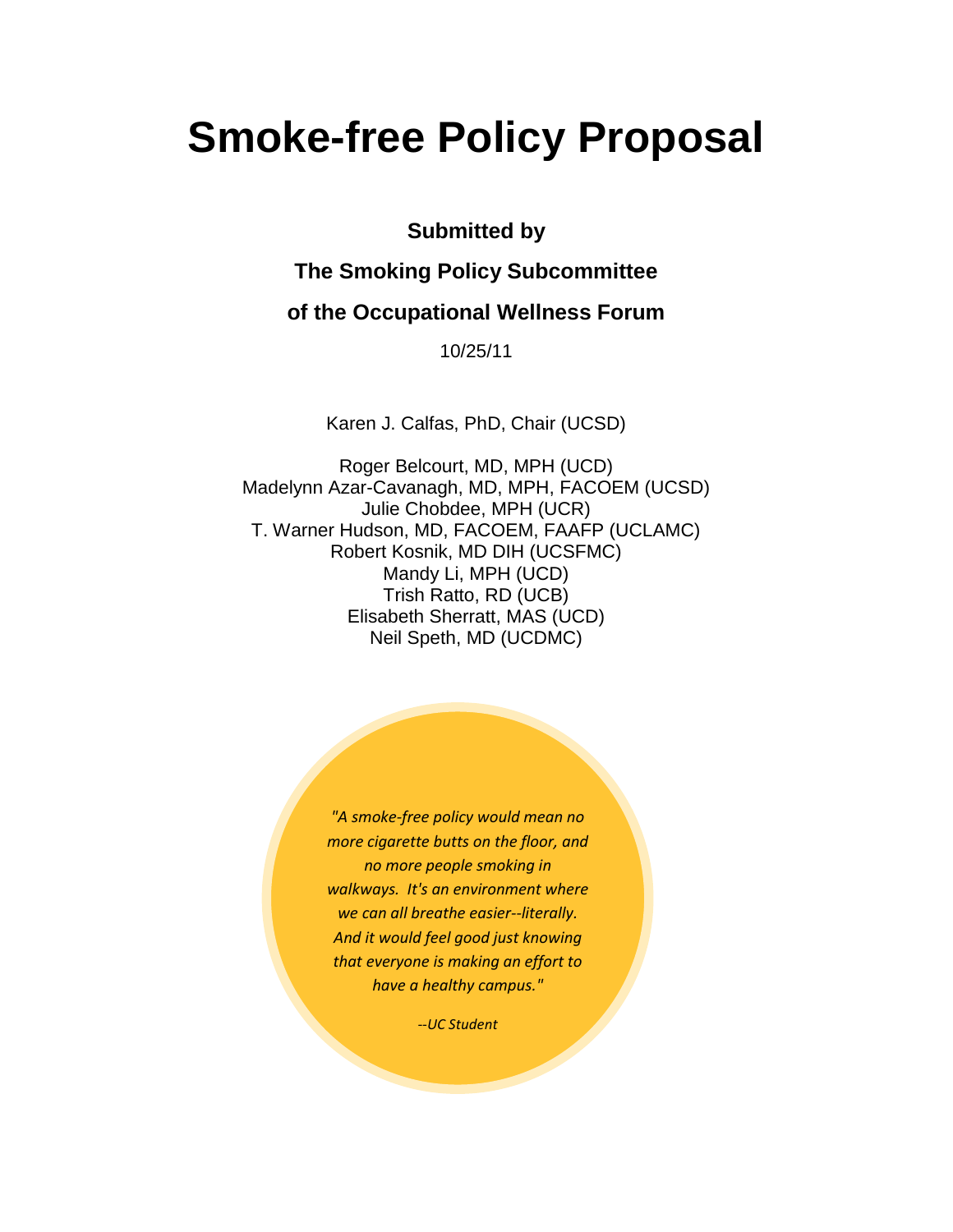# **Table of Contents**

|                                                                     | <b>Executive Summary</b><br>3 |                                                                                    |    |  |  |  |  |
|---------------------------------------------------------------------|-------------------------------|------------------------------------------------------------------------------------|----|--|--|--|--|
| Section 1: Rationale for considering a change to the smoking policy |                               |                                                                                    |    |  |  |  |  |
|                                                                     |                               | A. Introduction                                                                    | 4  |  |  |  |  |
|                                                                     |                               | B. Background and scientific rationale for change                                  | 4  |  |  |  |  |
|                                                                     |                               | C. Prevalence of smoking nationally and among UC employees and students:           |    |  |  |  |  |
|                                                                     |                               | What we know                                                                       | 6  |  |  |  |  |
|                                                                     |                               | D. Table 1: Current smoking policies by UC campus and Medical Center               | 8  |  |  |  |  |
|                                                                     |                               | E. UC Medical Centers are smoke-free                                               | 9  |  |  |  |  |
|                                                                     |                               | F. Description of smoking policy changes at other colleges/universities nationally | 9  |  |  |  |  |
|                                                                     |                               | G. Lessons learned from other universities making this transition                  | 9  |  |  |  |  |
|                                                                     |                               | H. Support for change at the campuses                                              | 10 |  |  |  |  |
|                                                                     |                               | Why should the UC system become smoke-free?                                        | 11 |  |  |  |  |
|                                                                     |                               | J. Our Recommendation for the University of CA to become smoke-free                | 12 |  |  |  |  |
|                                                                     |                               |                                                                                    |    |  |  |  |  |

# **Section 2: Special Considerations and Proposed implementation plan and timeline**

|                                          |  | A. What about Enforcement?      | 13 |  |
|------------------------------------------|--|---------------------------------|----|--|
|                                          |  | B. What about litter?           | 14 |  |
|                                          |  | C. What about safety?           | 14 |  |
|                                          |  | D. What about campus residents? | 15 |  |
|                                          |  | E. Proposed Implementation plan | 15 |  |
|                                          |  | F. Proposed Timeline and costs  | 19 |  |
|                                          |  |                                 |    |  |
| Section 3: Example policy language<br>20 |  |                                 |    |  |
| <b>Section 4: References</b>             |  |                                 |    |  |
| <b>Section 5: Appendices</b>             |  |                                 | 24 |  |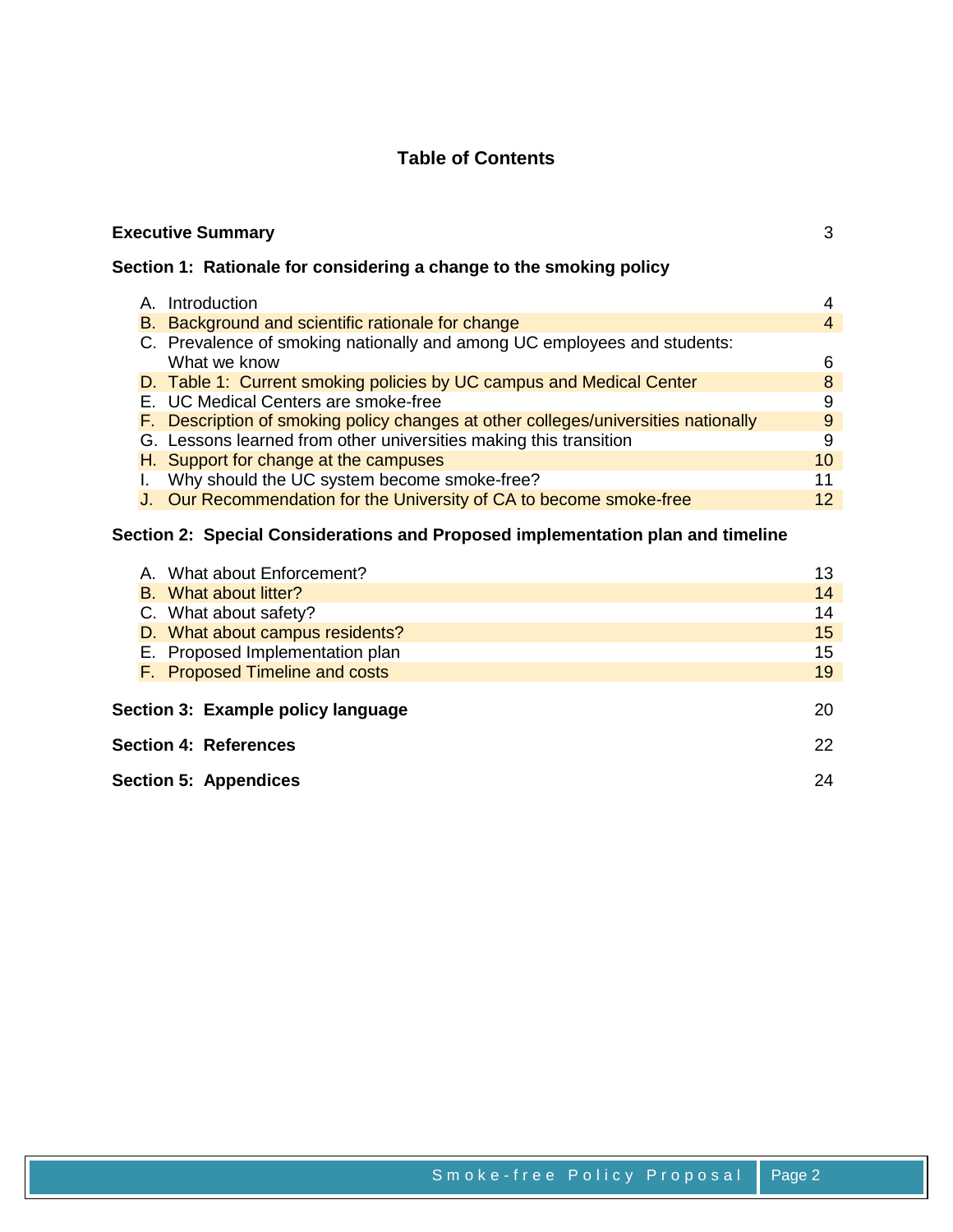# Executive Summary: Smoke-free Policy Proposal

This paper summarizes the rationale for considering a change to a smoke-free policy for all UC locations, a proposed timeline, implementation plan and proposed policy language.

## **Why should the UC consider changing to a smoke-free policy?**

- Illnesses related to tobacco use are the leading cause of preventable mortality in the US and exposure to secondhand smoke contributes to preventable mortality.
- There is no safe level of smoking.
- Smoke and cigarette butts have a negative impact on the environment.
- The University of CA is a national leader in healthcare and environmental practices. We have an opportunity to show that leadership in this area.
- A smaller proportion of UC students and Californians, in general, smoke compared to the national average and there is a national trend for smokers to smoke fewer cigarettes per day making this an easier time to implement this policy.
- As of 11/11 all the UC Medical Centers will be smoke-free. All of the undergraduate campuses have a 20-25 foot policy.
- 63% of CA public colleges and universities have smoking policies significantly stronger than that required by CA law. Nationally, 586 campuses are smoke-free.
- Research shows that smoke-free policies reduce second hand smoke, the prevalence of  $\bullet$ smoking and heart disease morbidity. Smoke-free policy implementation does not decrease business activity in the restaurant industry, so we might expect a similar result.
- The economic burden of cigarette use is \$193 billion annually in health care costs and lost productivity. This has large implications for costs and productivity at the UC.
- On average, smokers miss almost twice as many work days/year compared to nonsmokers and businesses pay an average of \$2,189 in workers' compensation costs for smokers compared to \$176 for non-smokers.

#### **What is the proposed timeline and implementation plan?**

- Proposed timeline is 18-24 months from the time of notification to the campuses
- Propose a broad and diverse committee at each UC location with the chair of each location committee to form a systemwide task force to share resources and experience. We recognize that each location will have some unique needs but there will be a lot in common.
- Enforcement will be primarily educational with an emphasis on cessation resources. AB795 was just passed giving the UC the option of issuing citations to violators of the smoking policy. While that might be useful, we still recommend an educational approach.
- There will be some new costs in temporary staffing, signage, removal of ashtrays, educational campaigns, PR, cessation assistance and enforcement.

#### **What is the essence of the proposed policy language?**

- Smoke-free means: Smoking, use of smokeless tobacco products and the use of unregulated nicotine products are strictly prohibited in indoor and outdoor spaces, including parking lots, private residential space and the Medical Center campuses.
- Applies to all UC facilities owned or leased.
- Sale and advertising of tobacco products are prohibited in University owned and occupied buildings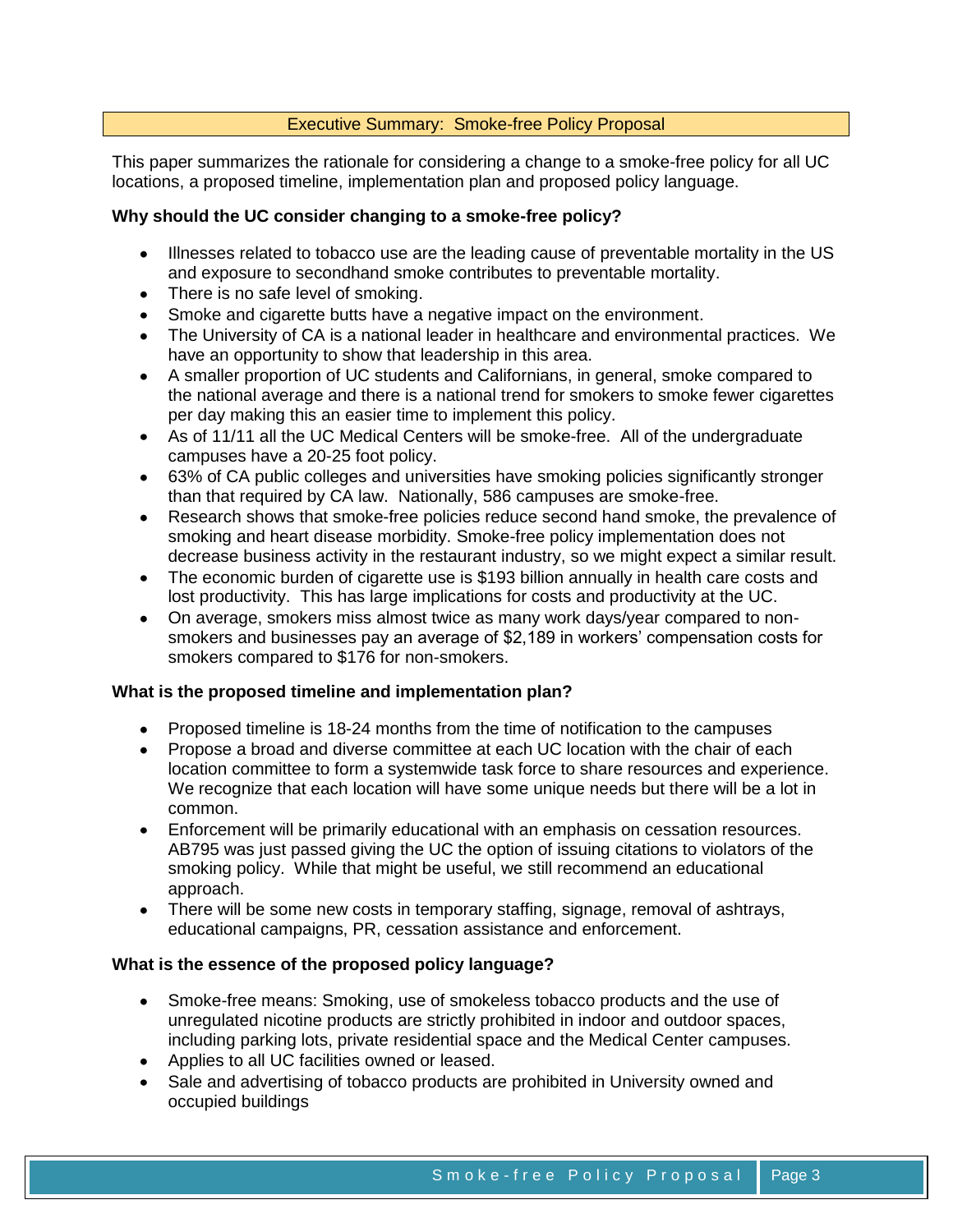# SECTION 1: Rationale for Considering a Change to the Smoking Policy

## **A. Introduction**

This committee was formed at the request of Dr. John Stobo and Grace Crickette following discussion at the August 2011 system-wide occupational wellness forum. The forum's goal was to gather together Occupational health, Recreation Sports, and Faculty/Staff Wellness Coordinators to develop a system wide Occupational Wellness Program to reduce work-related injuries and costs. We suggested that the new occupational wellness program include a smoking cessation component. That led to a discussion about smoking policies within the UC. Currently, the five UC Medical Centers have recently implemented smoke-free policies and the remaining UC locations all have smoking policies that prohibit smoking inside buildings and within 20-25 feet of buildings. Dr. Stobo joined a subsequent call of the occupational wellness committee on September 16 and he and Grace Crickette charged a subcommittee of the group to develop a White Paper to include:

- 1. Rationale for changing to a smoke-free policy system wide
- 2. Proposed timeline and implementation plan
- 3. Proposed language for a new smoking policy

# **B. Background and scientific rationale for change**

Smoking and exposure to secondhand smoke are harmful

- 443,000 people die from tobacco-related illnesses every year, making it the leading cause of preventable mortality in the United States (CDC, 2008)
- Scientific studies have concluded that cigarette smoking can cause chronic lung disease, coronary heart disease and stroke, in addition to cancer of the lungs, larynx, esophagus, mouth, and bladder. Smokeless tobacco products and cigars are known to cause lung, larynx, esophageal, and oral cancer (CDC 2010)
- Exposure to secondhand smoke is the third leading cause of preventable death in this country, killing over 50,000 non-smokers each year (Glantz & Parmley, 1991)
- The Surgeon General of the United States has concluded that there is no risk-free level of exposure to secondhand tobacco smoke, ventilation cannot eliminate exposure of nonsmokers to secondhand smoke, and establishing smoke-free environments is the only proven way to prevent exposure. (USDHHS, 2006)
- Any exposure to tobacco smoke even an occasional cigarette or exposure to secondhand smoke – is harmful (USDHHS, 2010)
- The United States Environmental Protection Agency (EPA) has found secondhand  $\bullet$ tobacco smoke to be a risk to public health, and has classified secondhand smoke as a group A carcinogen, the most dangerous class of carcinogen (USEPA, 1992)
- The California Air Resources Board has categorized secondhand smoke as a toxic air contaminant, the same category as diesel exhaust (CEPA, 2006)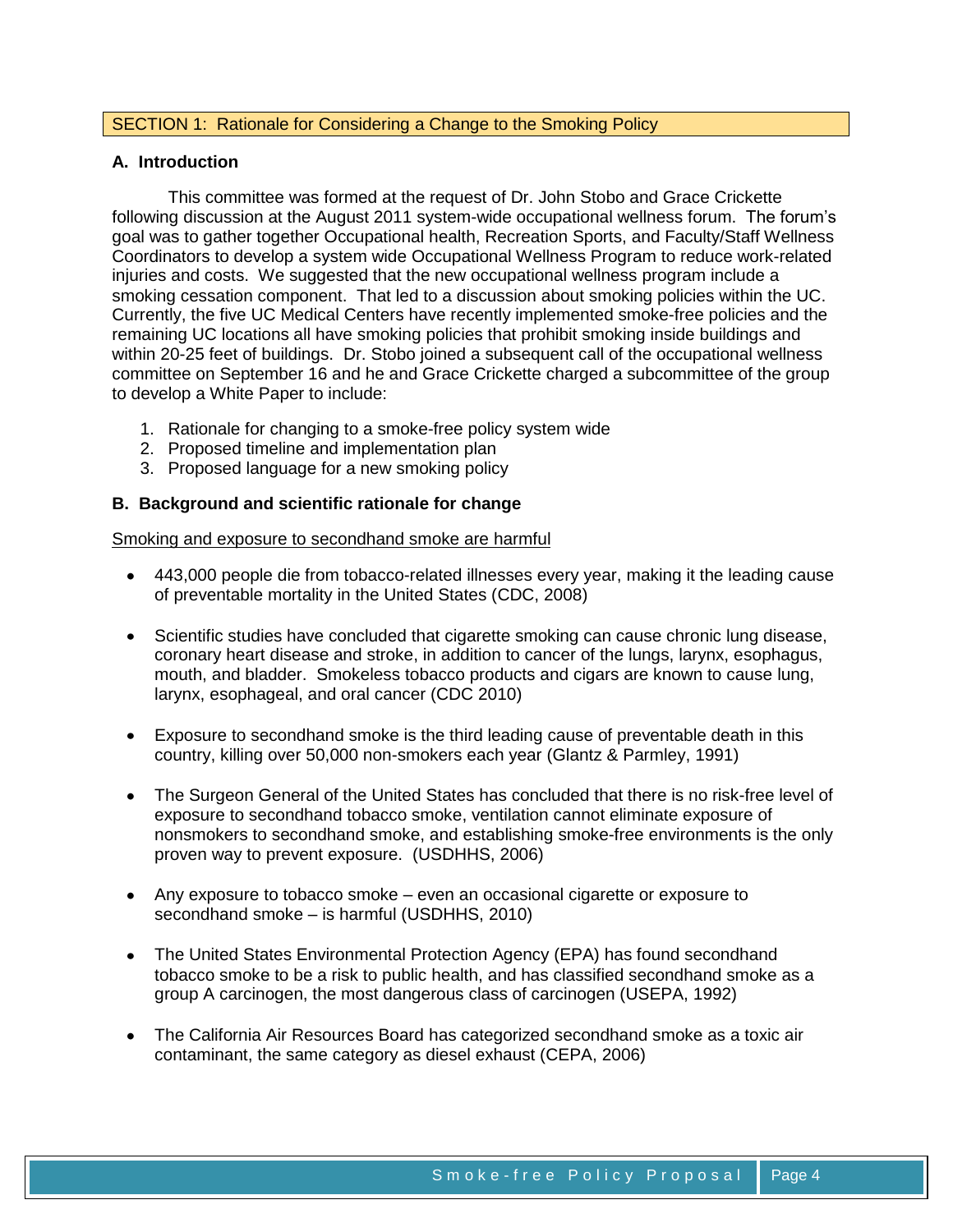- Smoking on campuses not only affects the individual's health but also exposes others to secondhand smoke. Exposure to secondhand smoke causes lung cancer, heart disease, and respiratory illnesses. *[\(MMWR, 2011\).](http://www.cdc.gov/mmwr/preview/mmwrhtml/mm6038a2.htm)* Approximately 3,000 lung cancer deaths occur each year among adult nonsmokers in the United States as a result of exposure to secondhand smoke.
- The Society of Actuaries calculates that secondhand smoke costs the U.S. economy about \$10 billion a year: \$5 billion in estimated medical costs associated with secondhand smoke exposure and \$4.6 billion in lost wages. This estimate does not include youth exposure to secondhand smoke.

#### Smoke-free policies change behavior

- Comprehensive tobacco use policies (e.g., 100% smoke-free) have been found to change tobacco use behavior in workplaces. A study published in the British Medical Journal concluded that tobacco users who worked in a completely smoke-free environment were more likely to quit than their counterparts working in areas where smoking was permitted. (Fichtenberg & Glantz, 2002)
- Smoke-free campus policies are proven to decrease current smoking prevalence in students, decrease the amount of cigarettes used by those who continue to smoke, positively influence students' perceptions of peer smoking, change social norms around tobacco use, and increase favorable attitudes towards regulation of tobacco. These findings are consistent with a study that found that college students who lived in smokefree residences were more likely to be nonsmokers. (Seo, Macy et al., 2011)
- Individuals working in smoke-free environments are more likely to decrease the number of cigarettes they smoked throughout the day. (Fichtenberg & Glantz, 2002)
- Young adults are at risk for becoming established smokers (at least 20 cigarettes in the last 30 days). Recent data suggest that regular or daily smoking may develop between ages 20 and 21 even if an individual first tries smoking before the age of 18 (Green et al., 2007).
- The college years have been identified as a time of increased risk for smoking initiation and transition to regular tobacco use. The time between first initiation and the age of 25 is viewed by the tobacco industry as an important transitional period when young adults experiment with tobacco and evolve into a daily smoker (Ling & Glantz, 2002).
- Strong tobacco use policies promote student success.
- As students graduate, they are transitioning into tobacco-free work environments. In California, the majority of hospital and K-12 campuses are 100% smoke-free or tobaccofree. Nationally, worksites, college campuses, health care centers, and outdoor recreational facilities are adopting comprehensive tobacco use policies.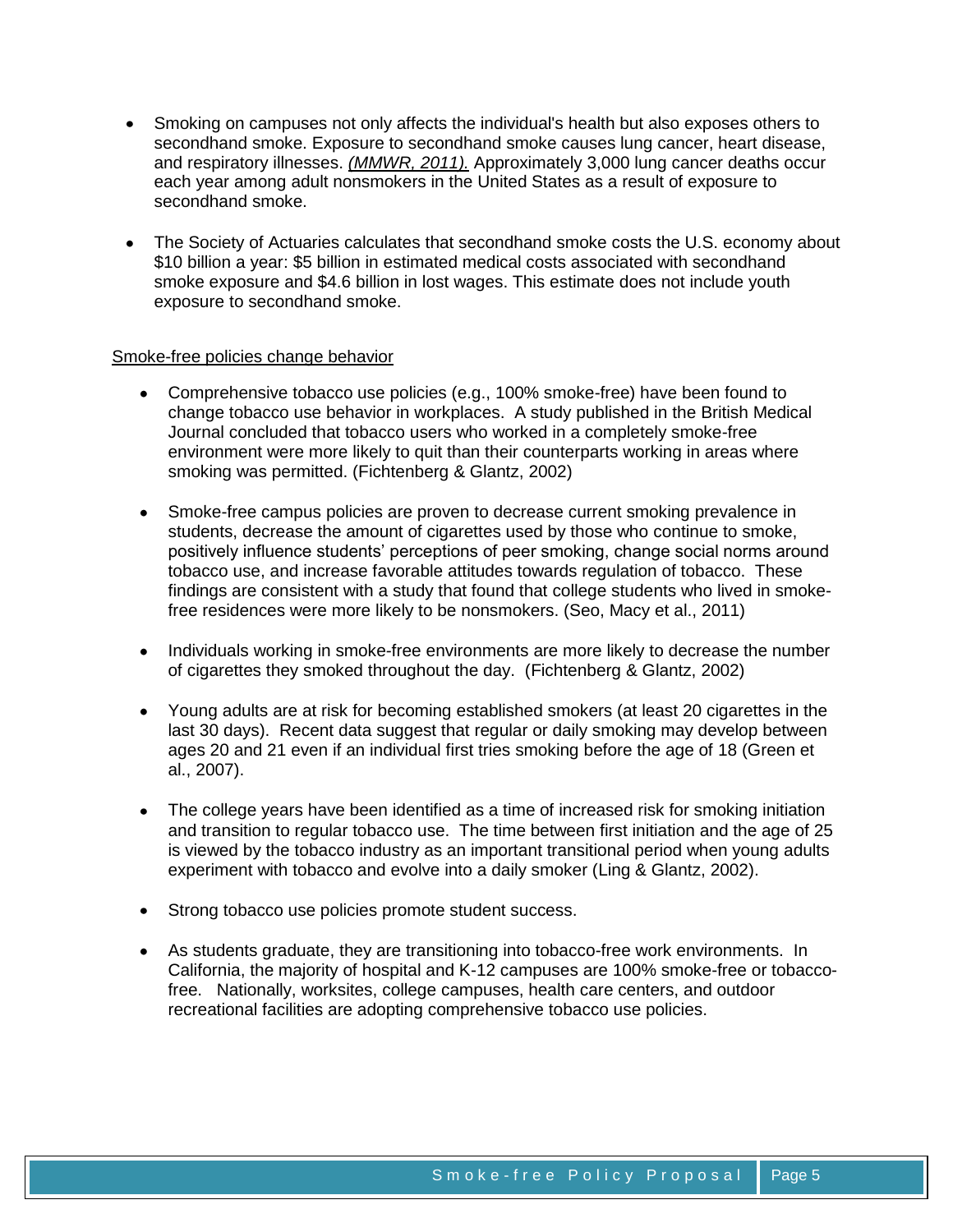# **C. Prevalence of smoking nationally and among UC employees and students: What we know**

- The National Health Interview Survey (NHIS) for 2004--2010 which describes current  $\bullet$ cigarette smoking prevalence among currently working U.S. adults by industry and occupation. That analysis found that overall, age-adjusted cigarette smoking prevalence among working adults was 19.6% and was highest among those with less than a high school education (28.4%), those with no health insurance (28.6%), those living below the federal poverty level (27.7%), and those aged 18--24 years (23.8%) (MMWR, 2011).
- The prevalence of smoking (especially "high intensity smoking" > 20 cigarettes per day) has decreased nationally, especially in California. In 1965 23.2% of Californians smoked more than 20 cigarettes a day compared to 22.9% among the rest of the country. By 2007 that number decreased to 2.6% of Californians compared to 7.2% in the rest of the country (Pierce et al., 2011).
- California's adult smoking rate continues to decline. In 2010, 11.9% of adults reported smoking, down from 13.1% in 2009 (CDPH, 2011).
- On average, smokers are smoking fewer cigarettes per day, but tobacco interventionists call for us to work toward 0 cigarettes per day (Tong, Ong et al, 2006) because there is no safe level of smoking.
- Figure 1 shows the prevalence of smoking among UC employees (9.9%) (Data from Staywell and Kaiser Permanente, personal correspondence with first author) compared to state (11.9%) and national (19.6%) averages. This demonstrates that UC employees smoke, on average, less than the rest of the state and far less than the national average so moving to a smoke-free policy will require change from a smaller proportion of employees.
- Figure 2 shows the prevalence of smoking in the last 30 days among college students at UC (7.9%) and nationally (16%). Among the smoking students, other data indicate that they are likely to smoke a low number of cigarettes per day. At UC San Diego, 0% smoked more than 10 cigarettes per day and there is a national trend for smokers to reduce the number of cigarettes per day (Pierce et al., 2011).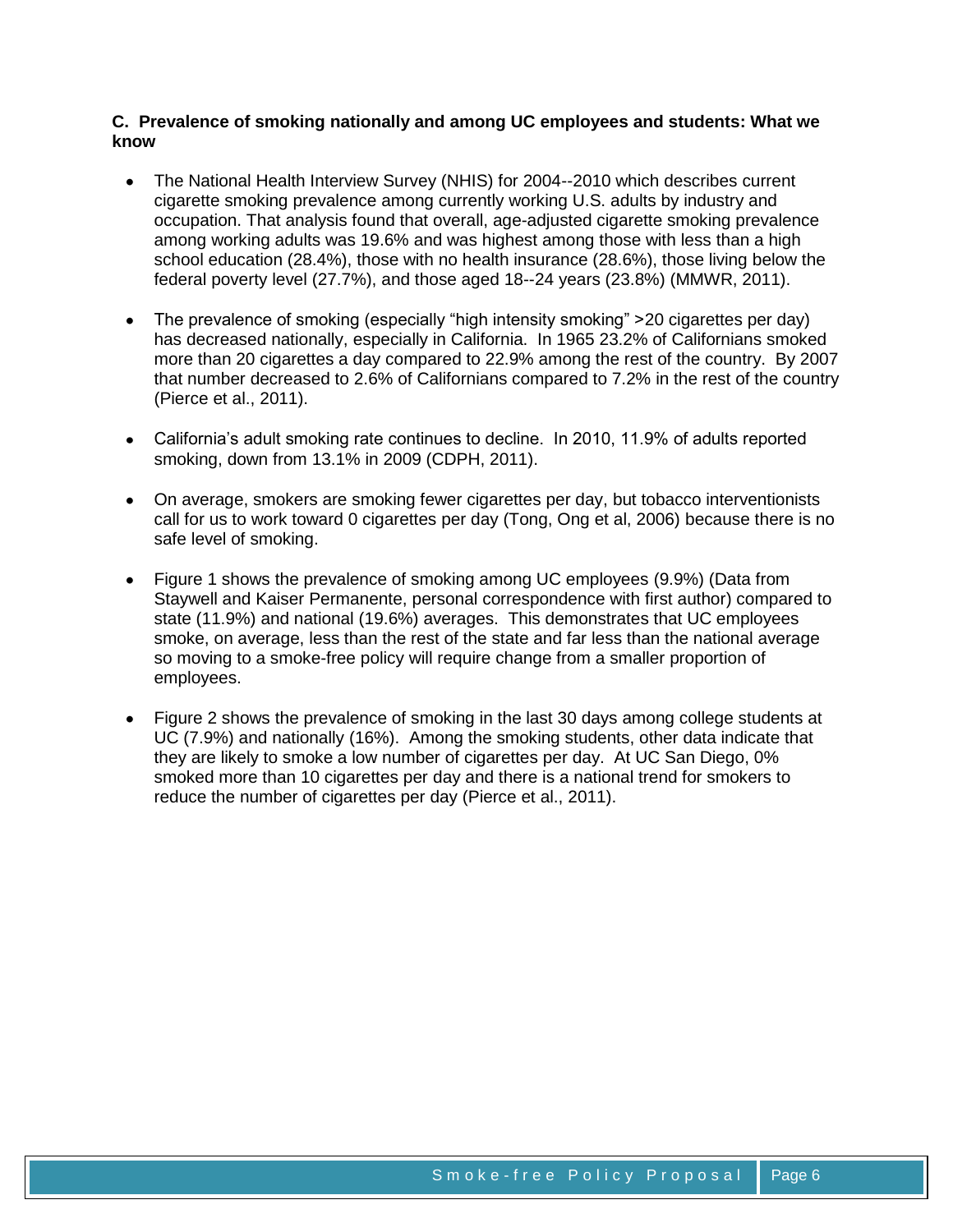

# **Figure 1: Employee smoking prevalence compared to State and National Average**

Staywell data provided by Deloitte, 2010 data of system-wide HRA participants, N=49,103 (personal communication to Dr. Calfas)

KP data provided by Deloitte, 2010 4<sup>th</sup> quarter UC wide data from 90% of adult member medical record data (employee + covered adult family members) with result for smoking status (personal communication to Dr. Calfas)

In 2010 the prevalence of adult smoking in California was 11.9% according to the California Department of Public Health (2011)

National average data from MMWR, 9/30/11.



#### **Figure 2 Smoking prevalence among UC students compared to National Average**

Data from the 2010 California SAFER Schools study by Prevention Research Center of a random sample of 8 UC campuses (UCB, UCD, UCI, UCLA, UCR, UCSB, UCSC, UCSD) % smoking in last 30 days and last 1-12 months, N=2,449.

National administration of the NCHA (National College Health Assessment) to N=95,712 undergraduate and graduate students at 139 institutions of higher education nationwide.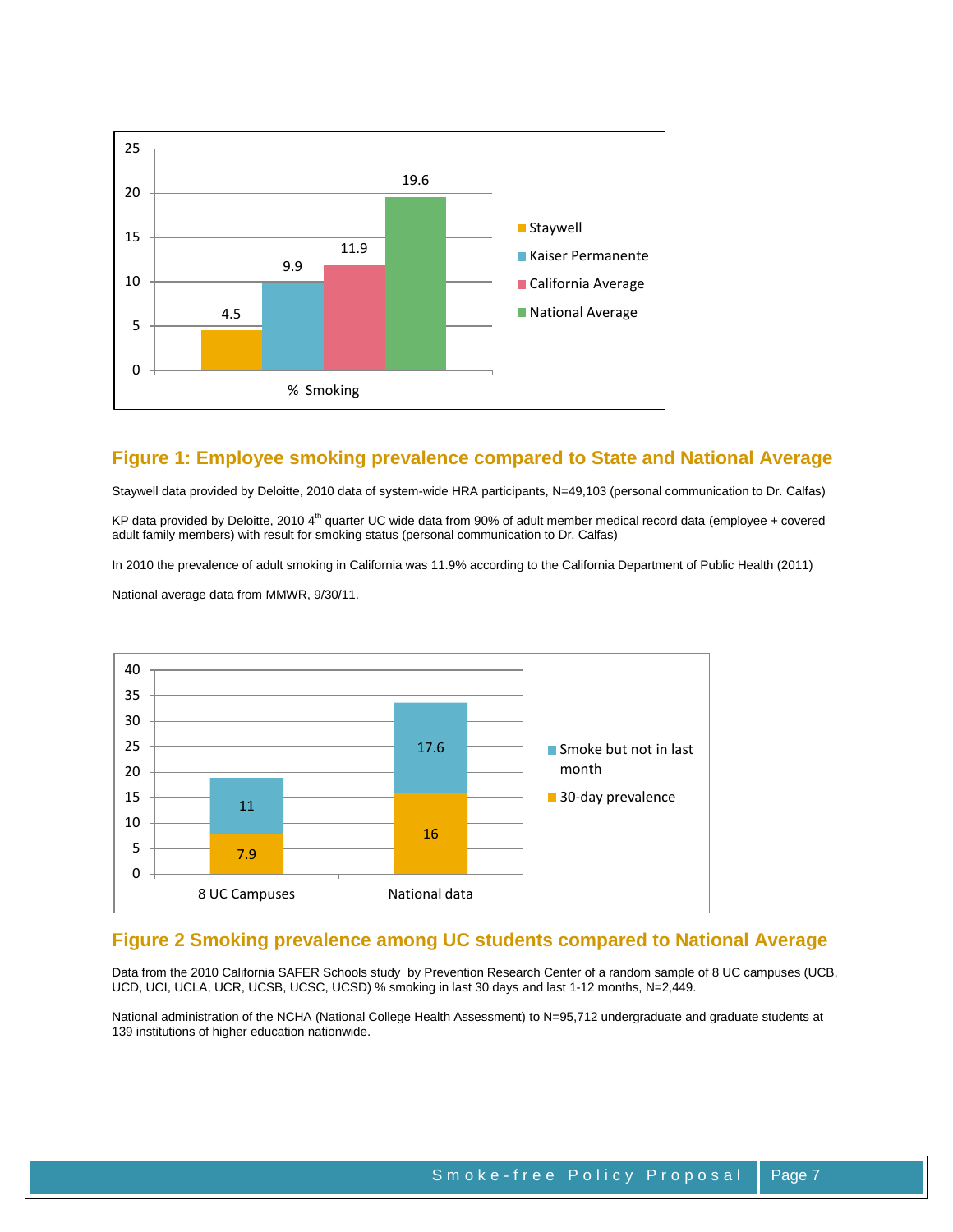# **D. Table1: Current smoking policies by UC campus and Medical Center**

|                                                                                                                                                                                    | 100%<br>smoke-<br>free | 20-25 feet<br>from<br>buildings | Responsible<br>Department                                 |
|------------------------------------------------------------------------------------------------------------------------------------------------------------------------------------|------------------------|---------------------------------|-----------------------------------------------------------|
| <b>Campuses</b>                                                                                                                                                                    |                        |                                 |                                                           |
| <b>UC Berkeley: Smoking and Advertising Tobacco Policy</b><br>http://campuspol.chance.berkeley.edu/policies/ucbsmokefreepolicy.pdf                                                 |                        | ✓                               | University Health<br><b>Services</b>                      |
| <b>UC Davis: No Smoking Policy</b><br>http://manuals.ucdavis.edu/PPM/290/290-10.pdf                                                                                                |                        | ✓                               | EH&S                                                      |
| <b>UC Irvine: Smoking Policy</b><br>http://www.policies.uci.edu/adm/pols/903-14.html                                                                                               |                        | ✓                               | EH&S                                                      |
| <b>UCLA:</b> Smoke-free Environment<br>http://www.adminpolicies.ucla.edu/app/Default.aspx?&id=810                                                                                  |                        | ✓                               | EH&S                                                      |
| <b>UC Merced</b><br>No policy in place; campus post signs no smoking within 20 feet of<br>building                                                                                 |                        |                                 |                                                           |
| UC Office of the President: No policy<br>http://www.ucop.edu/ucophome/coordrev/policy/12-03-03.html                                                                                |                        |                                 | Risk Management                                           |
| <b>UC Riverside</b><br>Smoking/Tobacco Use and Sale on Campus<br>http://fboapps.ucr.edu/policies/index.php?path=printPolicies.php&policy<br>$= 850 - 65$                           |                        | ✓                               | AVC - Physical<br>Plant,<br>Transportation,<br>and EH&S   |
| <b>UC San Diego: Smoke-free Policy</b><br>http://adminrecords.ucsd.edu/PPM/docs/270-7.pdf                                                                                          |                        | ✓                               | Chancellor                                                |
| <b>UC San Francisco:</b> Smoke-free Workplace<br>http://policies.ucsf.edu/550/55010.htm                                                                                            | $\checkmark$           |                                 | <b>UCSF Committee</b>                                     |
| <b>UC Santa Barbara: Smoking</b><br>http://www.policy.ucsb.edu/policies/policy-docs/smoking.pdf                                                                                    |                        | $\checkmark$ 20 ft.             | <b>EH&amp;S or Student</b><br><b>Health Services</b>      |
| <b>UC Santa Cruz:</b> Smoking on Campus<br>http://policy.ucsc.edu/pdf/ehs0001.pdf                                                                                                  |                        | ✓                               | <b>ADA Compliance</b><br>Officer                          |
| <b>Medical Centers</b>                                                                                                                                                             |                        |                                 |                                                           |
| <b>UC Davis Medical Center: No Smoking Policy</b><br>http://www.ucdmc.ucdavis.edu/medicalcenter/new_pages/smoke_free<br>01012008.html                                              | ✓                      |                                 | <b>UC Davis Health</b><br>System Policies &<br>Procedures |
| <b>UC Irvine Medical Center:</b> Smoke-free Environment<br>http://www.healthcare.uci.edu/careers/policies.asp                                                                      | $\checkmark$           |                                 | Human Resources                                           |
| <b>UCLA Medical Center:</b> Smoke-free Environment (effective11/17/11)<br>http://www.mednet.ucla.edu/Policies/pdf/enterprise/HS8002.pdf (this is<br>changing soon with new policy) | ✓                      |                                 | <b>MS Safety</b>                                          |
| <b>UC San Francisco Medical Center: Smoke-free Workplace</b><br>http://policies.ucsf.edu/550/55010.htm                                                                             | ✓                      |                                 | <b>UCSF Committee</b>                                     |
| UC San Diego Health System: Smoke-free Pilot Policy<br>http://blink.ucsd.edu/HR/policies/conduct/smoke/health-sciences.html                                                        | ✓                      |                                 | <b>VC Health</b><br>Sciences                              |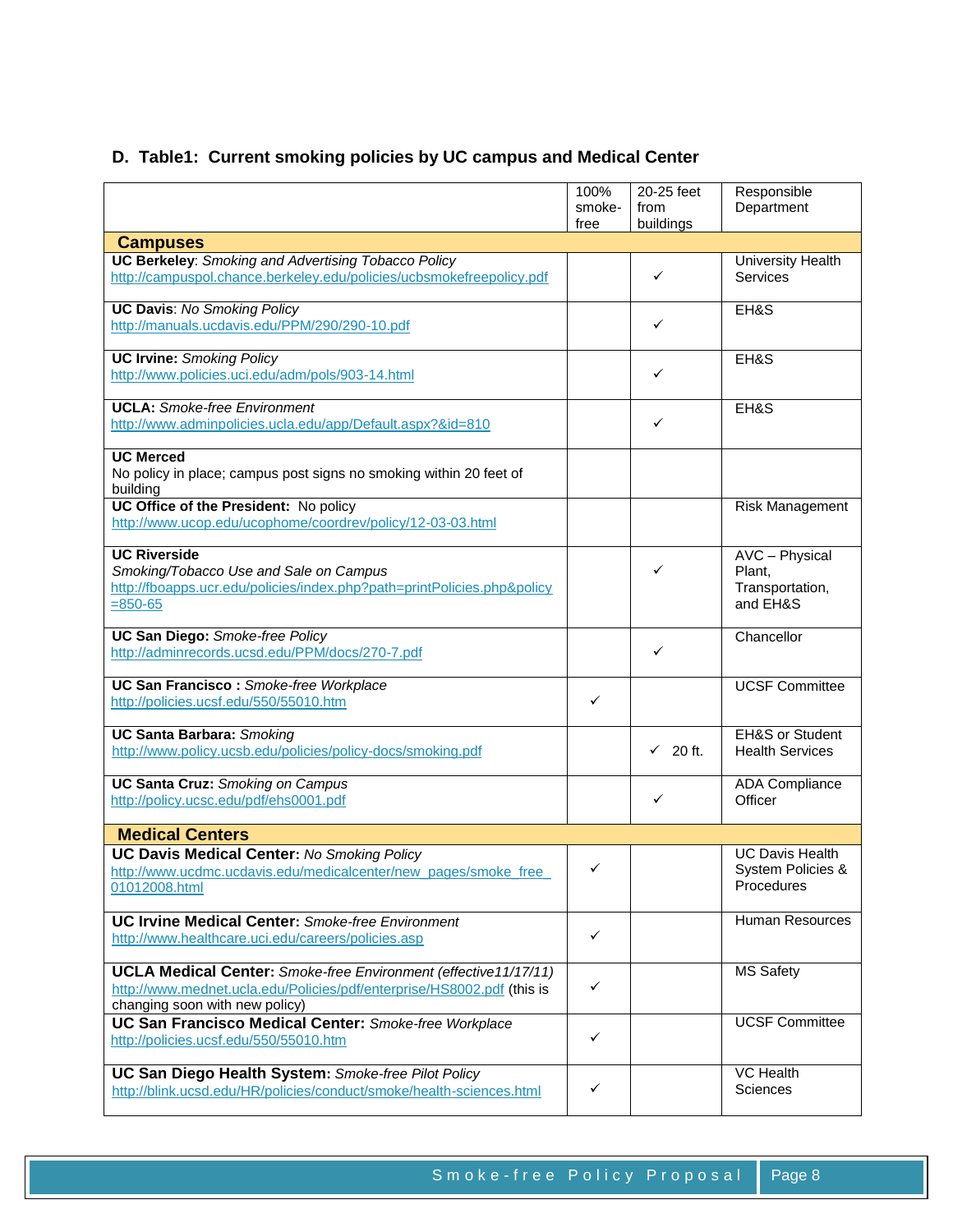# **E. UC Medical Centers are Smoke-free**

As of November 2011, all of the UC Medical Centers will be smoke-free. As a leading university system, the UC Medical Centers are dedicated to the promotion of health worldwide. Each of the Medical Centers has an obligation to encourage healthy habits for the benefit of all members of their communities. These smoke-free policies emphasize the importance of breathing smoke-free air not only for patients, but for all faculty, staff, students and visitors. This example is something that should be emulated by the entire UC system because we are known for being forward thinking, innovative and for making substantial contributions to health and environmental sciences.

# **F. Description of smoking policy changes at other colleges/universities nationally**

The California Youth Advocacy Network (CYAN) is a statewide group funded through the California Department of Public Health Tobacco Control Program to support colleges and universities with the adoption and implementation of tobacco-free policies. CYAN has been consulting with various campuses throughout California on tobacco-related initiatives. They report the following:

- 91 of 145 (63%) of California public colleges and Universities have smoking policies significantly stronger than that required by CA law
- 11 California community colleges have 100% tobacco-free policies (no use of tobacco including smokeless tobacco products)
- 7 California public colleges have 100% smoke-free (no smoking)
	- o 6 community colleges and UC San Francisco
- 26 public colleges limit smoking to parking lots only
- 47 public colleges allow smoking in designated areas only
	- o 8 CSU campuses
	- o 39 community colleges

Nationally, CYAN reports that 257 campuses are completely tobacco-free and 586 campuses are smoke-free. There is a national trend for colleges and universities to adopt tobacco-free policies. [www.cyanonline.org/college/policies/](http://www.cyanonline.org/college/policies/)

# **G. Lessons learned from other universities making this transition**

The California Youth Advocacy Network group has been collecting the implementation experiences of California colleges and universities making smoking policy changes. Here are some of their conclusions about the experience of other institutions:

- Universities going to designated smoking areas often choose too many areas and it seems like "smoking is allowed everywhere".
- Many colleges and universities that adopted designated smoking areas policies have  $\bullet$ revised their policies to 100% smoke-free due to challenges with designated areas including increased exposure to secondhand smoke, litter, cost of implementing policy, and the appearance of more smoking on campus which affects the social norm around tobacco use.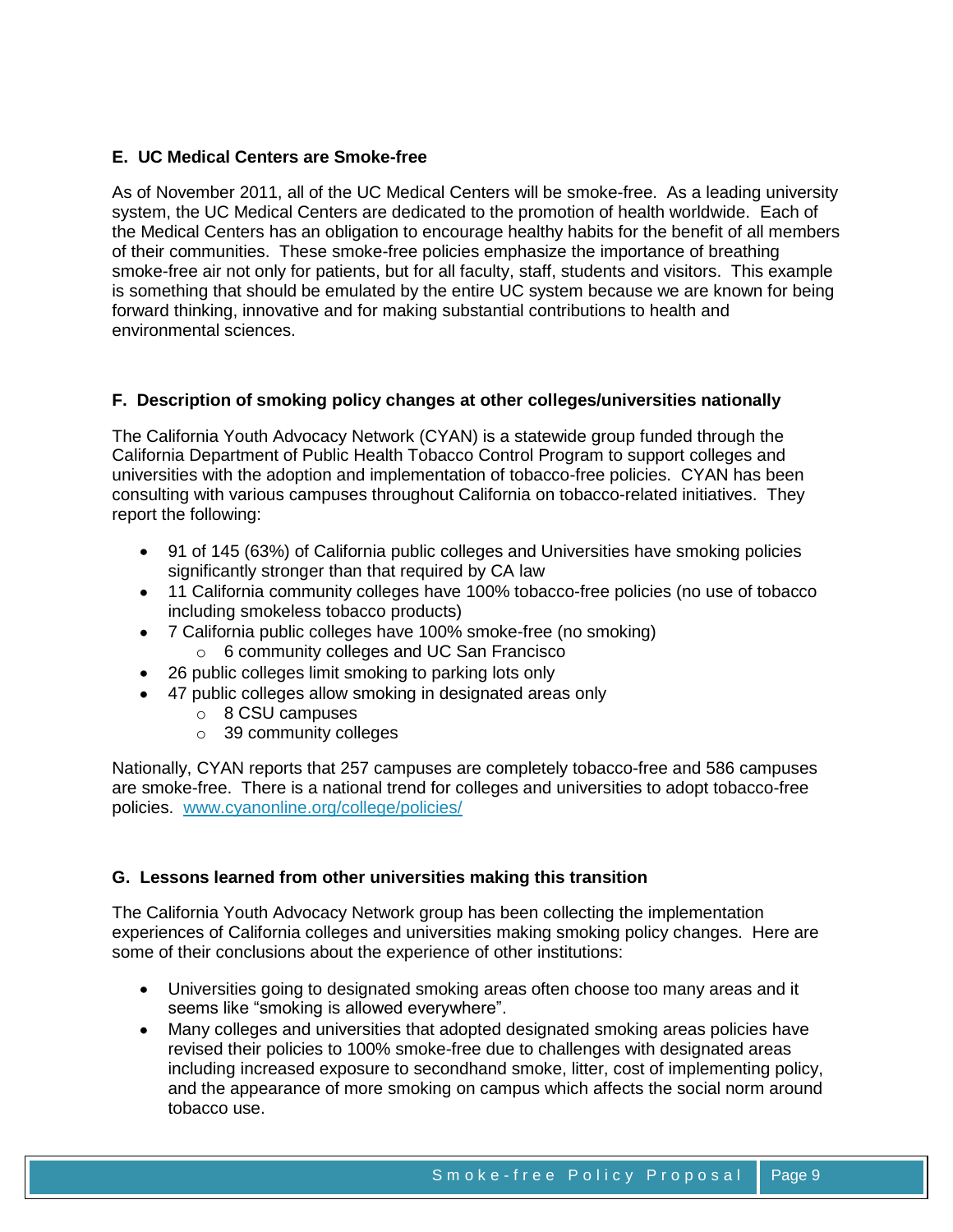- Facilities management staff and management prefer moving to a total ban on smoking because it reduces litter and their workload.
- San Francisco State University moved from 9 designated smoking areas to 3. They report compliance is very good.
- Plan adequate time to transition into a new policy so everyone is informed and ready. A 6-month implementation plan was judged to be too short.
- Most use an educational approach to enforcement.
- Grossmont Community College in San Diego reported no problem with compliance of a 100% smoke-free policy after a few years when students were admitted under the new policy.
- Emphasize the importance of providing opportunities to quit smoking.
- BACCHUS Network did a study in Spring 2009 of 31 schools with a recent transition to 100% tobacco free campus
	- o 67% reported no problems with compliance and enforcement
	- o 33% reported only minor enforcement issues
	- o <1% reported significant issues
	- o No schools reported a decrease in enrollment as a result of the new policy
	- $\circ$  16% reported and increase in enrollment, stating that "the news of a tobacco-free campus is received positively much more frequently than it is received negatively."

# **H. Support for change at the campuses**

There are individuals and groups from almost every UC location trying to advocate for a stronger smoke-free policy. Most of the UC campuses have been discussing this issue for many years. In 2008 and again in 2010, all the Directors of the UC Student Health Services signed a letter of support for a UC-wide mandate for smoke-free campus environments to protect and promote the health of the 220,000 students system-wide. Four of the Medical Centers have made successful transitions to a smoke-free policy and the UCLA Medical Center is about to become smoke-free. A recent study of college student reactions to smoking bans indicated that college students largely support smoke-free policies in public, on campus and in private spaces. The study also showed that university students were consistently more receptive to smoke-free policies compared to 2 year college students (Berg et al., 2011). Recent data from UC Davis demonstrates that over 80% of undergraduates support the idea of a tobacco-free policy on the main campus. Data from UC San Diego shows 91% of students are either neutral or favor a more restrictive smoking policy.

The Office of the President and the Board of Regents now have an opportunity to adopt a policy that will positively impact the health and well-being all UC students, faculty, staff and visitors.

*"Going smoke-free continues the UC's reputation for innovation and positive impact. I think our efforts will set the example for other institutions to do the same."*

*--UC Student*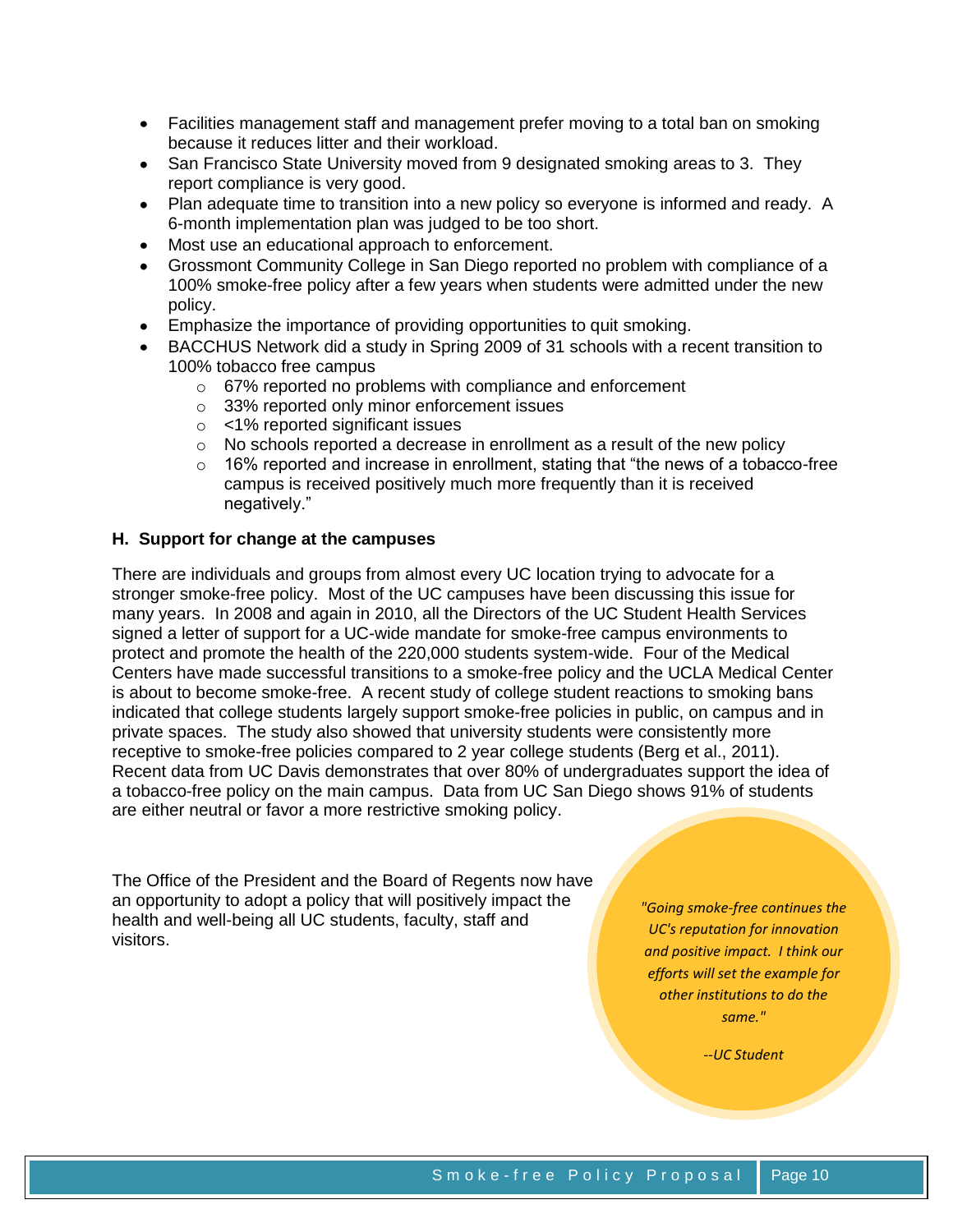# **I. Why should the UC system become smoke-free?**

#### Smoke-free policies are effective

In 2008, an international group of 17 renowned scientists met at the International Agency for Research on Cancer in Lyon, France to assess the evidence on the effectiveness of smoke-free policies. The chair of that committee was a UC faculty member from the San Diego Campus, Dr. John Pierce. This group made these relevant conclusions: (IARC, 2009; Pierce et al, 2008)

- There is sufficient [judged to be causal] evidence that implementation of smoke-free policies substantially decrease secondhand smoke exposure
- There is sufficient evidence that smoke-free workplaces decrease cigarette consumption in continuing smokers
- There is strong [judged to be a consistent association] evidence that smoke-free workplaces decrease the prevalence of adult smoking
- There is strong evidence suggesting that smoke-free policies decrease tobacco use in youth
- There is sufficient evidence that smoke-free policies do not decrease the business activity of the restaurant and bar industry
- There is sufficient evidence that the introduction of smoke-free policies decreases respiratory symptoms in workers
- There is strong evidence suggesting that the introduction of smoke-free legislation decreases heart disease morbidity

From these compelling conclusions, we foresee both short and long-term benefits from moving to a smoke-free policy. In addition to causing direct health hazards, smoking and smokeless tobacco use contribute to institutional costs in other ways, including fire damage, cleaning and maintenance costs and costs associated with employee and student absenteeism, health care, and medical insurance.

There is also a rationale for the policy to eliminate smokeless forms of tobacco (e.g., chew, ecigarettes etc.). Research indicates that the initiation of smoking is complete by age 25 (Pierce et al, JAMA 2011). This includes a large proportion of students at the University of California. The IARC group also concluded there is strong evidence that smoke-free policies in the home decrease smoking in youth. Presumably that is related to both access as well as the social role model of being a non smoker. Many of our students are at a vulnerable age for the initiation of smoking and seeing others use (even smokeless) tobacco products makes it more likely that they will initiate smoking and it makes it more difficult for those wishing to quit. The American College Health Association (ACHA) has adopted a no tobacco use policy and encourages colleges and universities to be diligent in their efforts to achieve a 100% indoor and outdoor campus-wide tobacco-free environment. *(ACHA Guidelines, 2009).* Further, The American Lung Association recommends that all colleges and universities completely prohibit tobacco use, specifically outdoors to reduce the social acceptability of tobacco use and encourage quitting.

California is a pioneer of the smoke-free movement, establishing the first statewide smoke-free workplace law in 1988. Since then, communities that surroundour Universities are further becoming smoke-free. From Solana Beach being the first city in mainland United States to adopt a smoke-free parks and beaches policy in 2004, to 85 communities passing policies that restrict smoking in outdoor dining areas (The Center for Tobacco Policy and Organizing, 2011). The UC system is a large part of our communities. Creating a 100% smoke-free policy will bring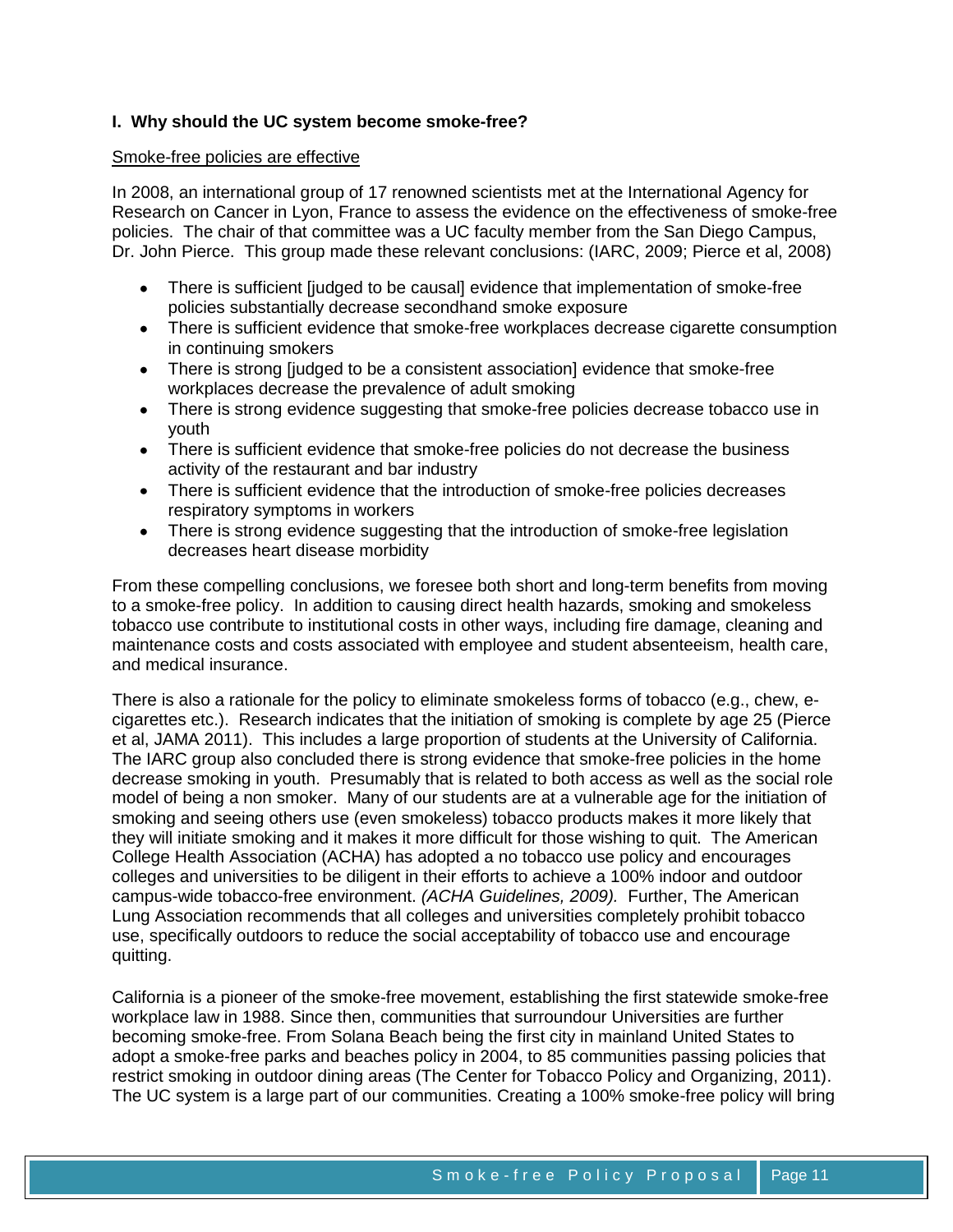cohesiveness to several communities with already exciting strong policies and leadership to others to follow suit.

## Smoke-free policies save money

- In the United States, the direct medical costs associated with smoking totaled approximately \$75.5 billion (average 1997-2001), according to the Centers for Disease Control and Prevention (CDC, MMWR 2005). The economic burden of cigarette use includes \$193 billion annually in health care costs and lost productivity (2010 Surgeon General Report How Tobacco Smoke Causes Disease).
- For each employee who successfully quits tobacco, an employer can expect to see an annual savings of nearly \$3,400 (CDC, MMWR, 2002).
- Businesses pay an average of \$2,189 in workers' compensation costs for smokers compared to \$176 for nonsmokers (Musich et al, 2001).
- On average, smokers miss 6.16 days of work per year due to sickness (including smoking related acute and chronic conditions), compared to nonsmokers, who miss 3.86 days of work per year (Halpern et al, 2001).
- Each employee or dependent who quits smoking reduces annual medical and life insurance costs by at least \$210 almost immediately (Fitch et al. 2007).
- Integrating comprehensive and effective smoking cessation programs and smoke-free policies with other worksite programs such as health promotion/wellness programs is key to facilitating and supporting successful behavior change and maximizing the health of the entire campus community and saving costs.

# **J. Our Recommendation for the University of CA to become smoke-free**

The University of California is committed to providing a healthy, productive, and safe environment for students, staff, faculty, guests and visitors. The health hazards related to smoking and exposure to secondhand smoke are well-documented. These health hazards impact both the smoker and the non-smoker who is exposed to secondhand smoke and an environment that promotes the use of tobacco by example.

The University of California has the potential to be a leader in implementing a system-wide smoke-free policy. We respectfully recommend the University of California become a smokefree university system. We further recommend this policy eliminate smoking of tobacco products and unregulated nicotine devices (e-cigarettes); use of smokeless tobacco products; and prohibit the advertising and sale of tobacco products on any UC property.

(Please note that the use of medical marijuana is prohibited by all campuses with Drug-Free Schools Act funds and we would need to explore how each UC location would like to manage this issue.)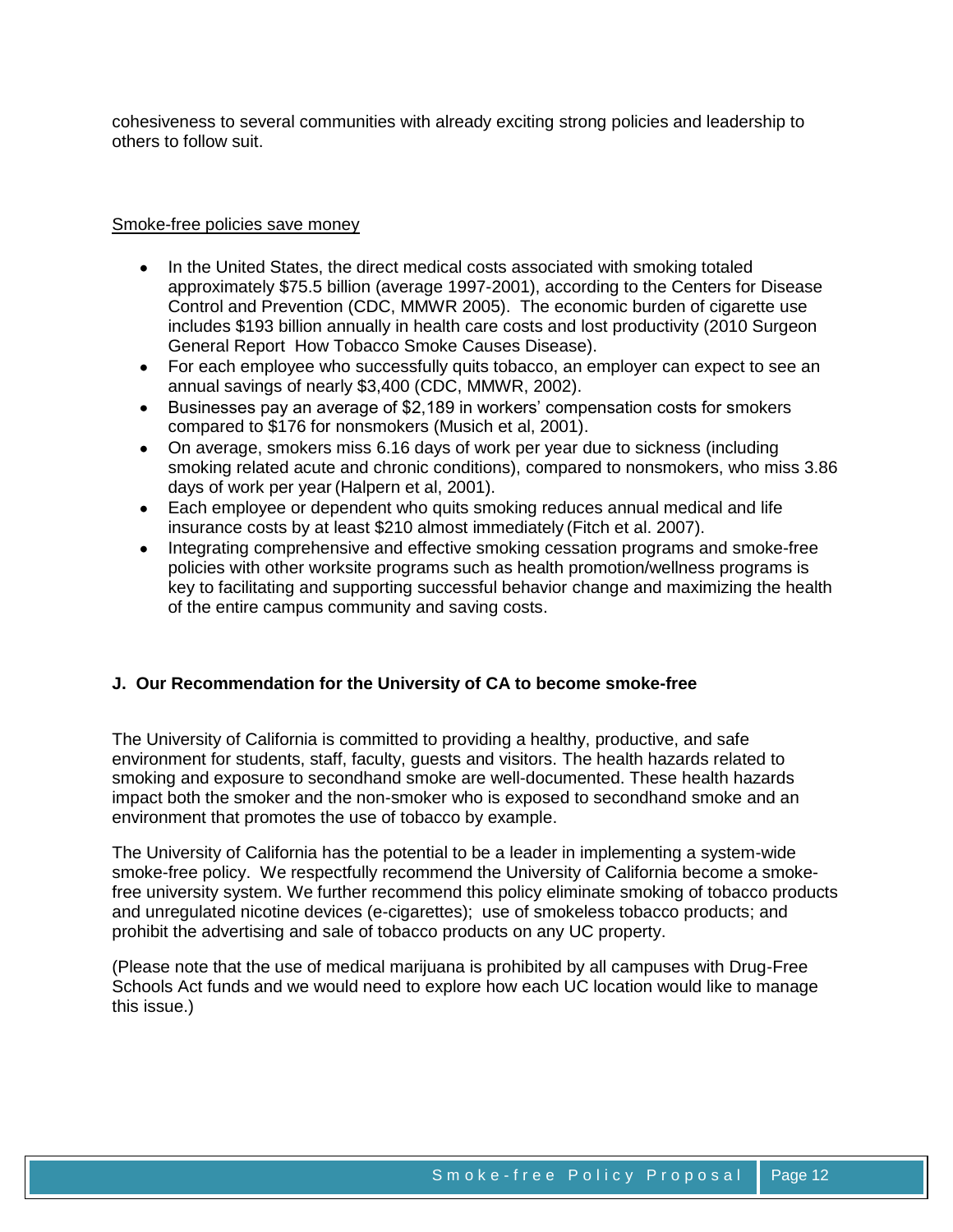# SECTION 2: Special Considerations and Proposed Implementation Plan and Timeline

# **A. What about Enforcement?**

Most universities use an educational enforcement approach and report that it works well. Good will and respect for the rights of others are the keynotes of the successful implementation of any smoking-related policy. Members of the community are educated and supervisors are trained on how to respectfully remind violators about the smoke-free policy. UC's current smoking policies rely primarily on an educational enforcement approach.

Some campuses have business cards to hand out explaining the policy. Many universities report that most violators of the new policy are visitors and are simply unaware of the policy and readily comply. Of course there will always be a small number of people who will not comply. Even if they never comply, the overall impact of the policy change will be substantial and positive.

Very recently AB795 was approved. This bill allows the UC the option of citing and charging a fee for violations of the smoking policy (whatever that policy may be). The funds collected from this citation may go toward enforcement, policy promotion and education, and cessation on campus. This is a new option for enforcement. The bill allows the UC the option of using this approach but does not mandate it. (Please see the American Lung Association statement on AB795 in the appendix.)

#### Smoking cessation options

An important component of enforcement is the availability of evidence-based smoking cessation interventions, including the California Smokers Helpline 1-800-NO-BUTTS, a free telephonebased quit smoking program and model quitline that has been replicated across the country and is led by UC faculty, Dr. Shu hong Zhu from the San Diego campus.

Smoking cessation education and support can significantly improve compliance and the UC is committed to support all students, staff and faculty who wish to stop using tobacco products. The University of California is committed to ensuring that the campus community have on-going access to several types of assistance, including cessation education, referral and resources; over-the-counter and prescription tobacco cessation medications; telephone, individual or group counseling; and on-site individual and group support.

Some level of assistance to students, staff, and faculty to overcome addiction to tobacco products is currently available at each UC location and will need to be enhanced during the initial phase of moving to smoke-free environments. Faculty and Staff cessation benefits are provided by UCOP Human Resources/Benefits through the UC sponsored health plans and StayWell Health Management, as well as cessation programs offered at the locations by the Faculty/Staff Wellness Programs. Tobacco cessation and awareness programs, referrals, and resources for students are available through the Health Education/Health Promotion Units at the Student Health Services facility on each campus.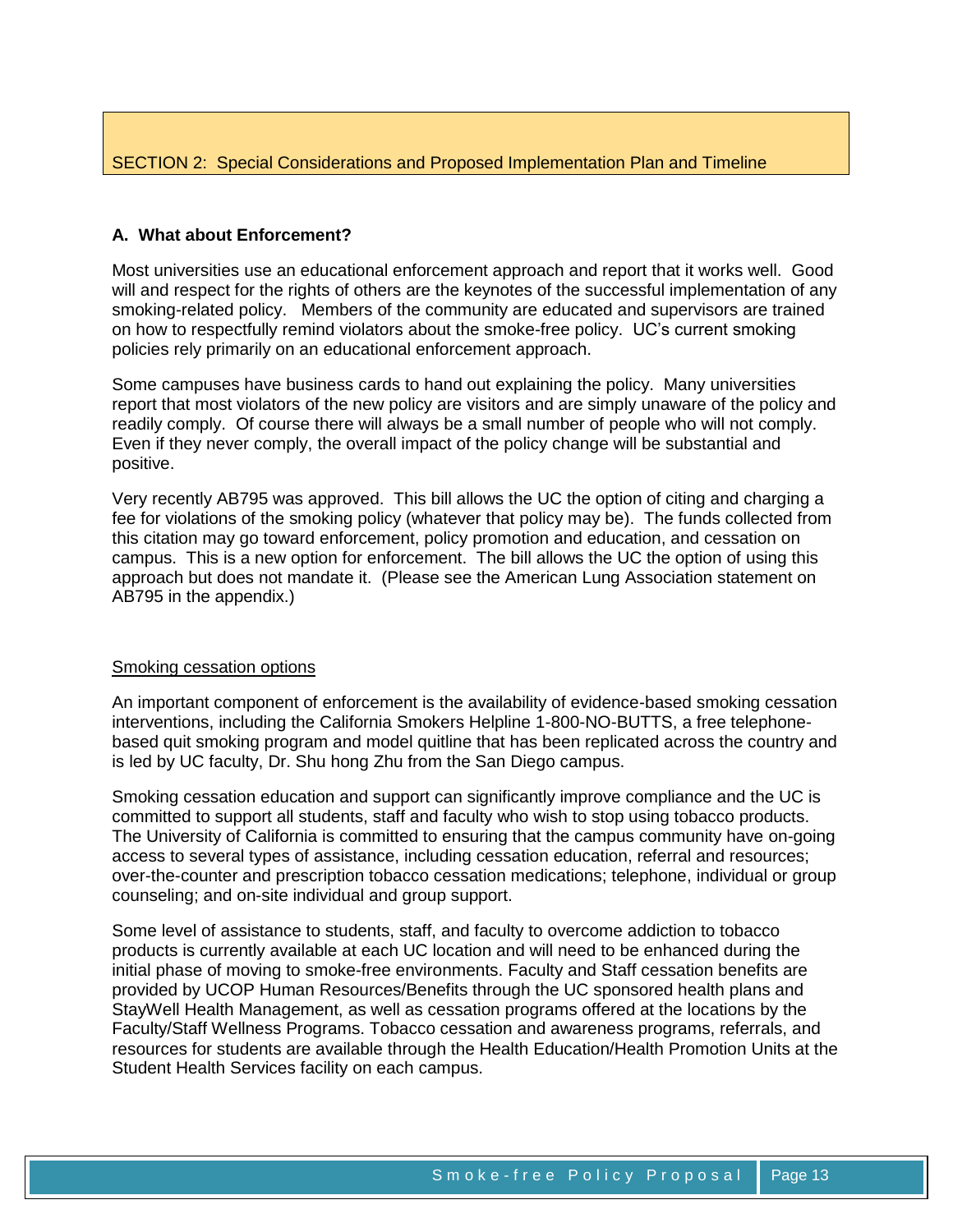Each University of California campus will need to offer a variety of cost-effective smoking cessation programs and services based on each campus's needs, available resources, and feasibility. A comprehensive cessation benefit is most successful when designed to:

- Cover the cost of counseling services, including proactive telephone counseling, individual counseling, or on-site classes.
- Offer FDA-approved drug therapies.
- Reduce out-of-pocket expenses for employees who wish to make a quit attempt.

Smoking Cessation Options to be made available for UC faculty, staff and students include:

- Individual cessation counseling
- Group counseling
- Telephone counseling
- Webpage with resources at the UC locations, in the community and on-line programs/ interactive websites; informational and self-help materials and tips,
- Smoking cessation medications, including nicotine replacement therapy (NRT)
- QuitLines
- Referrals to cessation programs and information in the community and online

Providing coverage for tobacco dependence treatment will increase access to services, which will improve the health of faculty, staff and students and result in lower rates of absenteeism and lower utilization of health care resources. A comprehensive and effective smoking cessation program will usually cost less than \$0.50 per member per month (PMPM) (Curry et al., 1998).

The University of California should continue to explore providing tobacco cessation benefits coverage for proven treatment options with no out-of-pocket expense, removing cost barriers by providing full coverage (100 percent) for tobacco cessation medications and counseling to increase utilization and long-term quitting success.

#### **B. What about litter?**

The litter from cigarette butts is substantial and has a negative impact on the environment. A study of litter at UC San Diego and San Diego State University revealed that in 80 volunteer hours, 31,410 butts were collected at these institutions (combined). This represented about 380 butts per volunteer per hour (Sawdey, et al, 2011). The amount of litter on college campuses is substantial. Adopting a smoke-free policy would have a major impact on reducing butt litter on campus, saving facilities staff time and costs as well as a related positive impact on the environment. The US Environmental Protection Agency estimates that employers could save \$4-8 billion in building operations and maintenance costs with comprehensive smoke-free policies (National Business Group on Health: Tobacco: the Business of Quitting)

# **C. What about safety?**

Safety is more of an issue for designated smoking area policy consideration because people would presumably be smoking in parking lots and possibly in cars where the smoke is concentrated accelerating the smoker's exposure. It would be important for those areas to be well lit and not isolated. Since we are proposing a smoke-free environment, we do not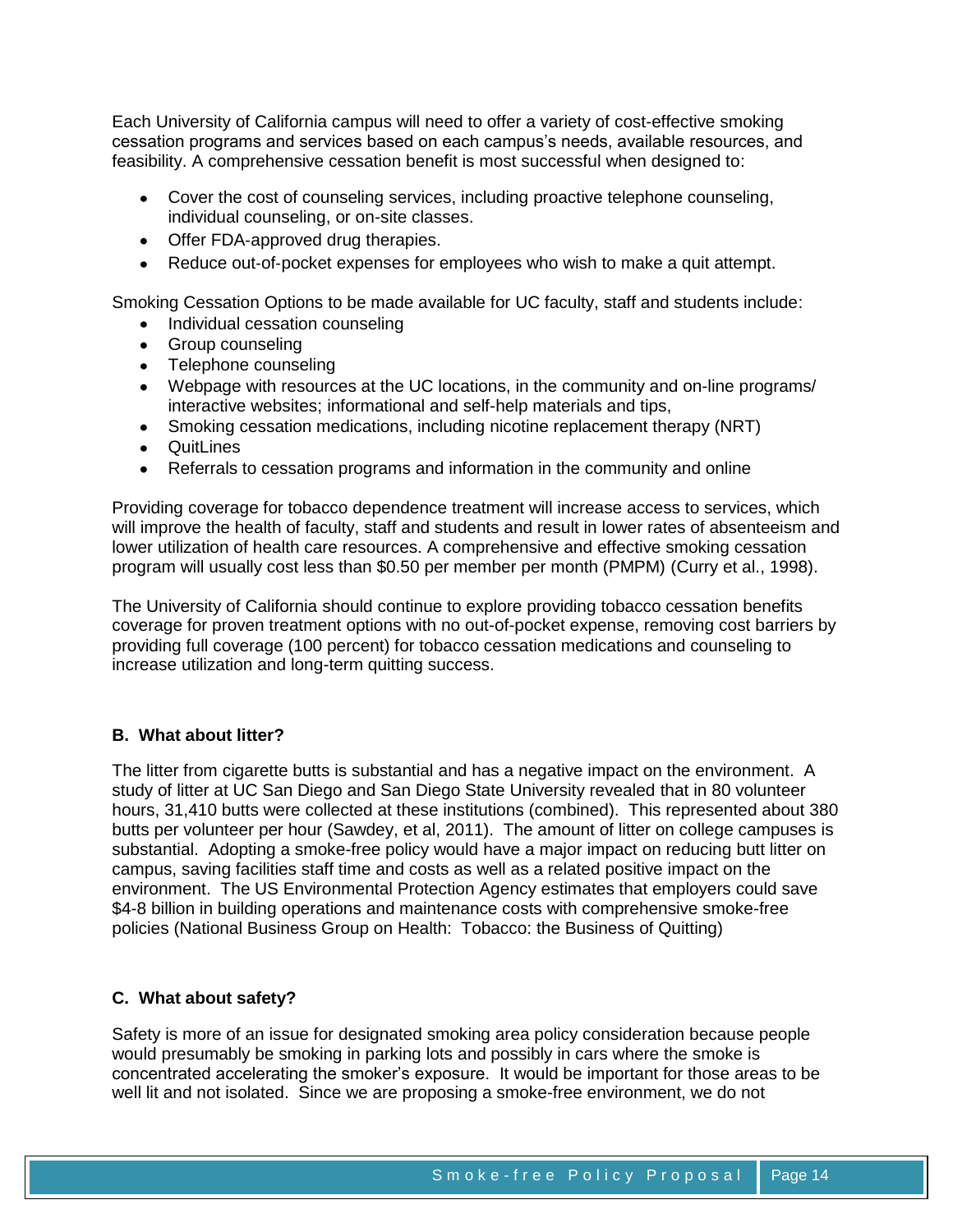anticipate people standing around outside to smoke. This may be an issue around the perimeter of campus and the implementation plan should include recommendations to address this issue.

# **D. What about campus residents?**

Currently people who live on campus are not permitted to smoke inside their UC residences as required by their housing contract and have to follow the UC policy to step outside 20-25 feet from the building. Residents would have to step off campus property to smoke. We will recommend nicotine replacement and cessation options for those who are interested. All incoming students will be notified of the University's policy at time of application. Special outreach should be provided to prospective students, faculty and staff so that they are aware of our policy before they decide whether to join the university community. The rationale for this policy should be clearly defined so that there are coherent and uniform messages as to why the University is smoke-free. Communications should make it clear that this policy is to prohibit smoking on all university property and is not requiring anyone to quit smoking as a condition of employment or student status. We recommend and would like to provide cessation options and nicotine replacement.

# **E. Proposed Implementation plan of a System-wide Smoke-Free Policy**

The process of implementing a Smoke-free Policy is complex and involves many steps of action. If the Regents approve and move to a system-wide smoke-free policy, the effective date of the policy should be approximately two years following the issuance of notification to the campus locations. This two year timeline allows the campuses to organize a Steering Committee and subcommittees to address the many components to the implementation plan. We also recommend that the chair of the steering committee in each university location come together to form a system-wide task force. The following table provides an overview of the tasks.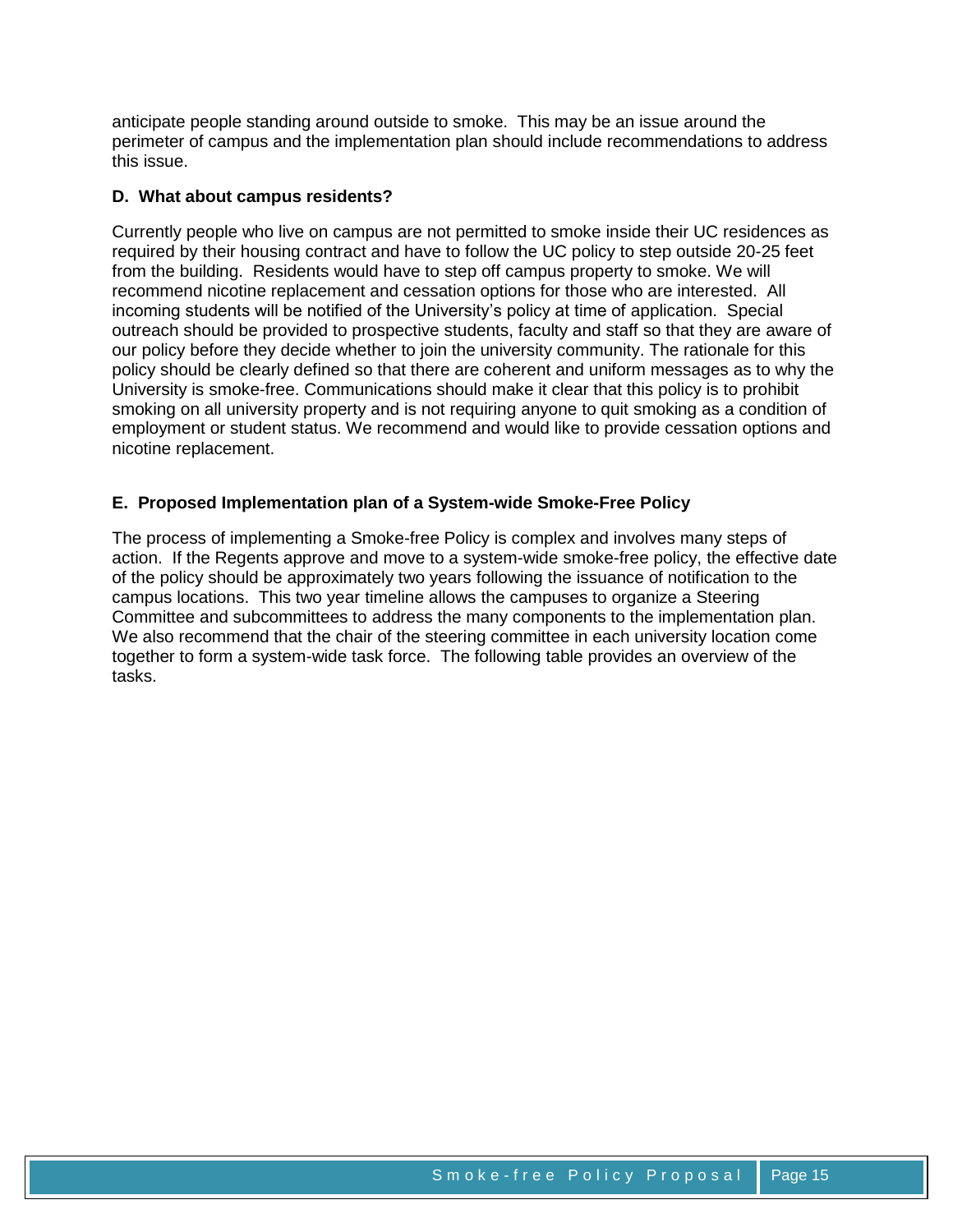# **Table 2. Implementation**

| <b>UC Location Steering</b><br>Committee      | The Chancellor for each campus identifies and assigns:<br>• Responsibility and authority for coordinating implementation of<br>the UC Smoke-free Environment Policy.<br>• Establish a Smoke-free Environment Policy Campus<br>Steering Committee* charged with oversight of the<br>implementation plan and the subcommittees.<br>• Identify and secure funding, and manage the funding for the<br>implementation plan (communications, signage, staffing, and<br>ongoing costs).                                                                                                       |
|-----------------------------------------------|----------------------------------------------------------------------------------------------------------------------------------------------------------------------------------------------------------------------------------------------------------------------------------------------------------------------------------------------------------------------------------------------------------------------------------------------------------------------------------------------------------------------------------------------------------------------------------------|
|                                               |                                                                                                                                                                                                                                                                                                                                                                                                                                                                                                                                                                                        |
| Subcommittees:                                | The subcommittees are charged to:<br>• Engage the University community in dialogues regarding<br>smoke-free implementation.<br>• Develop the implementation plan on the specific issue tasked<br>to the subcommittee and make recommendations to the<br>Steering Committee.<br>• An effort should be made for members of all subcommittees to<br>include nonsmokers, ex-smokers and smokers.                                                                                                                                                                                           |
| Environment                                   | All University of California owned facilities, buildings, grounds, and<br>athletic properties, should be smoke-free.<br>• Engage in a dialogue with relevant individuals regarding<br>community well-being and the choices of individuals regarding<br>smoking.<br>• Determine a plan with a budget for temporary and permanent<br>signage.<br>• Determine a plan with a budget trash and cigarette butt<br>removal and management of litter.<br>• Insofar as possible, minimize the impact on merchants,<br>restaurants, hotels, etc., across from and adjacent to campus<br>grounds. |
| <b>Enforcement and Conflict</b><br>Management | The policy enforcement plan should be respectful and<br>educational.<br>• Peer support, supervisory oversight and voluntary compliance<br>should be relied upon to lead to behavioral changes over time.<br>Smokers refusing to extinguish the product or repeat offenders<br>of the policy should be addressed through existing disciplinary<br>or other appropriate processes.<br>• The educational method of enforcement may include Q&A<br>sheets, scripts, cards for distribution that include information<br>on the smoke-free policy, scripts for talking to a smoker, online   |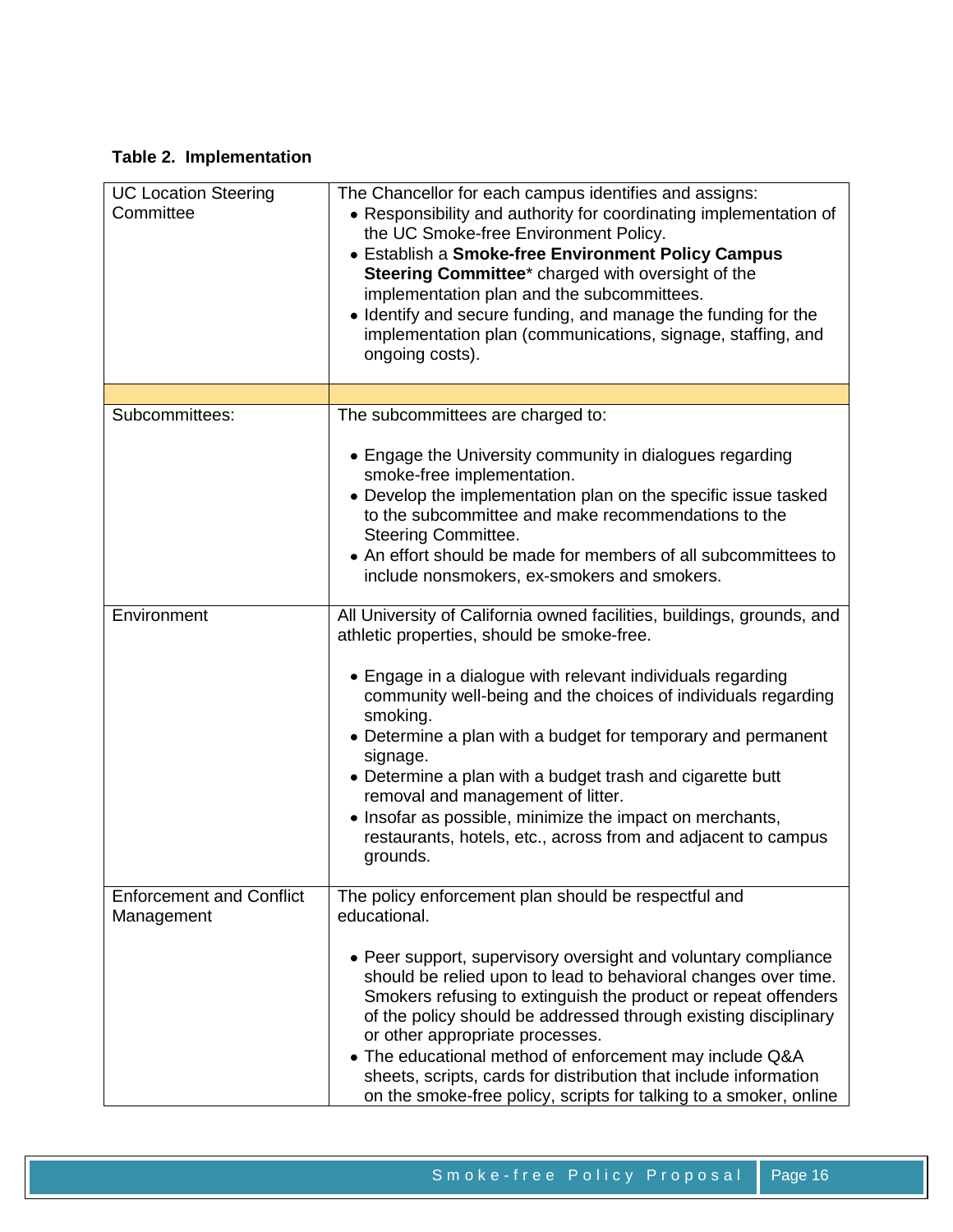|                                                    | tutorials, modeling videos and support tools.<br>• Best practices should be shared systemwide.                                                                                                                                                                                                                                                                                                                                                                                                                                                                                                                                                                                                                                                                                                 |
|----------------------------------------------------|------------------------------------------------------------------------------------------------------------------------------------------------------------------------------------------------------------------------------------------------------------------------------------------------------------------------------------------------------------------------------------------------------------------------------------------------------------------------------------------------------------------------------------------------------------------------------------------------------------------------------------------------------------------------------------------------------------------------------------------------------------------------------------------------|
| Communications                                     | Communication is critical to the effective transition to a smoke-<br>free campus.<br>• A communications plan includes the announcement with a<br>policy effective a minimum of 18 months in the future and<br>plans for extensive communications to occur during the<br>timeframe of the policy announcement and the effective date.<br>• Communications should always be respectful and tied to<br>smoking cessation resources.<br>• Communication plan should also address language to be<br>inserted into all agreements and contracts (e.g. conferences<br>and facility rentals).<br>Signage should be located on the periphery of campus in areas of<br>major public access point. The signage should communicate that<br>all University facilities, buildings and grounds are smoke-free |
|                                                    | zones.<br>• Communications subcommittee should collaborate with the<br>Environment subcommittee on the Smoke-free Signage plan<br>and budget.<br>• Maps should be developed outlining the boundaries of campus<br>properties including more detailed maps for selective locations<br>that delineate where smoking is not permitted, as needed.                                                                                                                                                                                                                                                                                                                                                                                                                                                 |
| <b>Cessation Support</b><br><b>Services</b>        | The University should support students, faculty, staff and their<br>families with smoking cessation programs and resources.<br>• Continue to provide smoking cessation programs with free or<br>greatly discounted medications and on-going, long-term<br>support groups throughout the policy implementation period<br>and well beyond the effective date.<br>• Evaluation of these programs should occur periodically.                                                                                                                                                                                                                                                                                                                                                                       |
| Policy Management,<br>Assessment and<br>Evaluation | A Department or committee should be identified as the<br>responsible office for the Smoke-free Environment Policy to be<br>responsible for managing ongoing operations, periodic evaluation,<br>response to issues raised by members of the campus community,<br>education and training, expert consultation to the University, and<br>collaboration with relevant parties.<br>Formal and planned efforts at assessment of the impact of the<br>٠<br>policy and its implementation should be assigned. A number<br>of issues should be documented including: policy compliance;<br>smoking debris; attitude shifts; implementation problems;<br>geographic challenges, costs of implementation, efficacy of<br>conflict resolution.                                                            |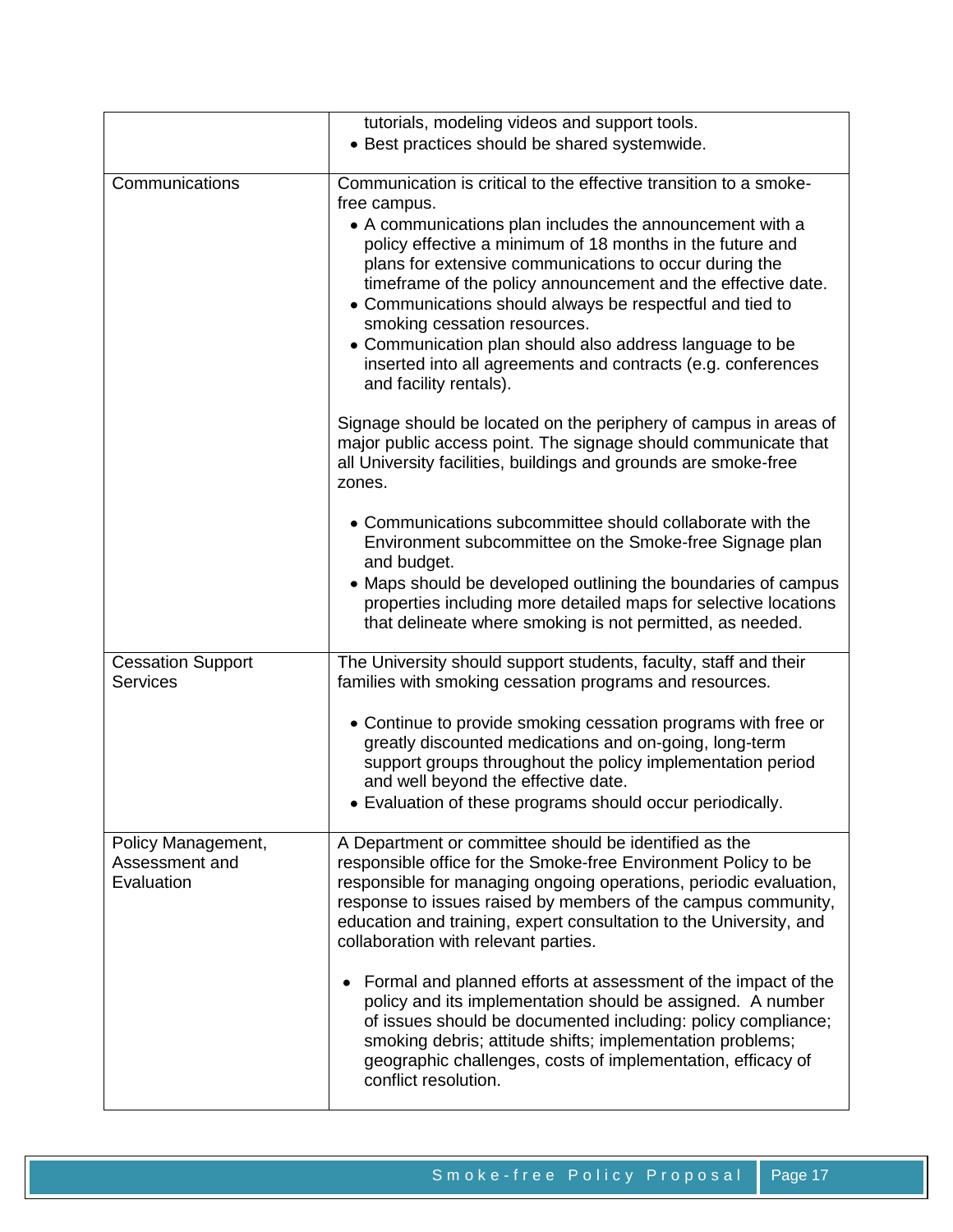\*Members of the Steering Committee should include:

Campus Police, Campus Planning/ Capital Projects, Campus Communications, Environment, Health & Safety, Facilities & Operations, Faculty Welfare Committee, Faculty/ Staff Wellness Program, General Counsel, Government/ Community Relations, Human Resources/ Employee Relations, Occupational Health, Policy, Risk Management, Student Health Services, Student Wellness Program, Student Affairs, representatives from student leadership, staff organization leadership, Labor Union leadership and smokers, Tobacco Cessation Educator.

Guiding Principles of Successful Smoke-free Workplace Implementation

- Focus on smoking, not the smoker.
- Focus on health and safety regarding secondhand smoke, not individual rights.
- Obtain campus leadership commitment and support and make this support visible to all members of the campus community.
- Allow 18-24 months from the time of the announcement of the new policy to the effective date for a thorough and supportive implementation plan.
- Provide real and visible opportunities for employee participation in policy planning and implementation.
- Educate the campus community about the hazards of combining secondhand smoke and materials used in the work and research processes.
- Provide training for middle managers and supervisors on policy communication and enforcement (through education).
- Ensure that restrictions and enforcement are equitable across job categories.
- Offer smoking cessation resources to all students, faculty and staff and their families before and after the policy change.
- Enforce the smoke-free policy just as the previous no smoking policy with enforcement through education.
- Provide continuous smoking cessation educational opportunities and resources after the policy has been implemented to support employees in their attempts to quit smoking and to prevent relapse.
- It is not recommended to install designated smoking shelters.

University audience groups to be engaged in the process of developing the implementation plans:

- **•** Students
- International Students
- Faculty and Staff
- Labor Unions
- Contractors working on campus properties
- Guest Events and Conferences
- Athletic Venues
- Medical Marijuana Users
- Neighbors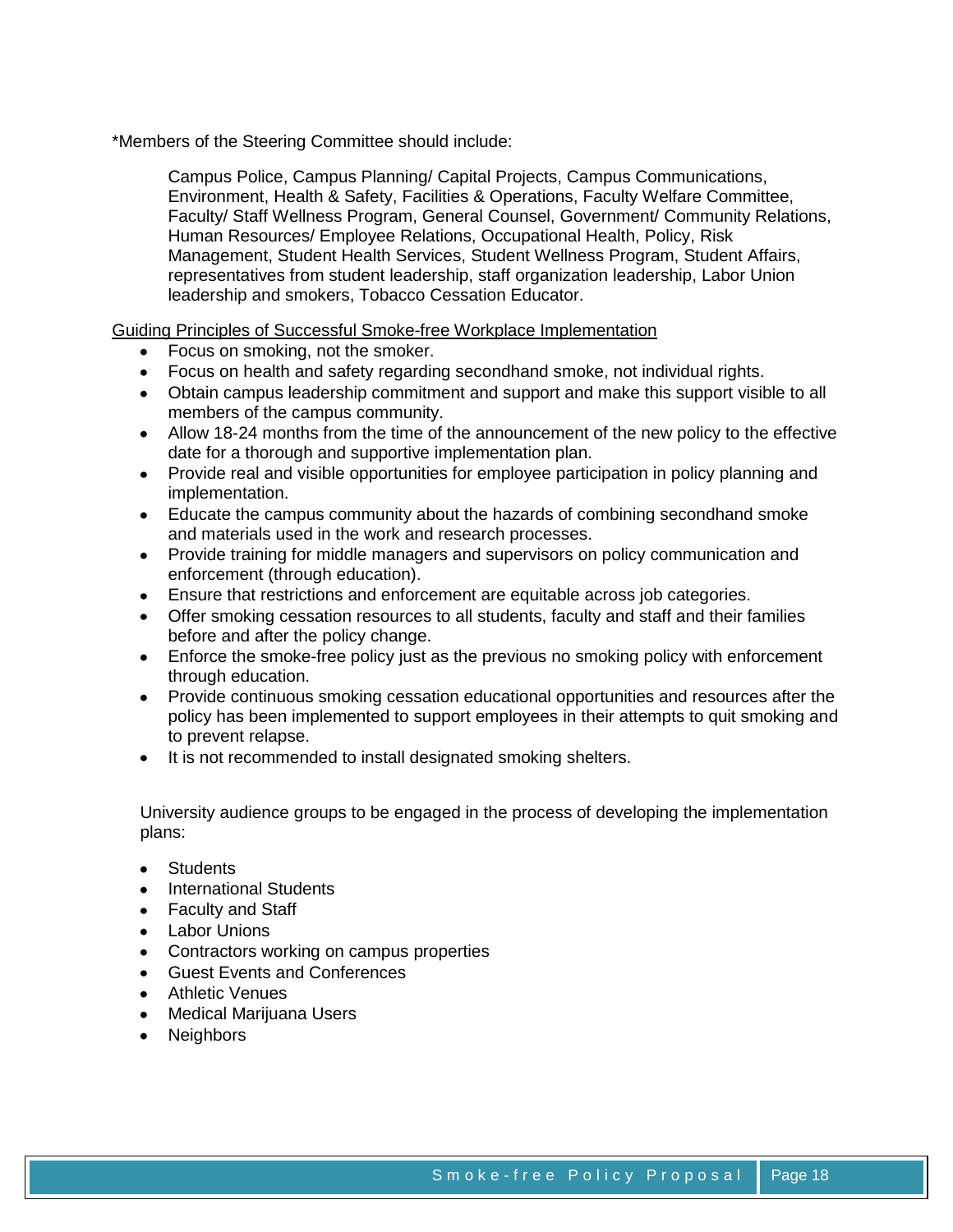# **F. Proposed Timeline**



# **G. Costs**

There will be costs associated with the implementation of a system-wide smoke-free policy. At the system level there will be several meetings (in person or electronically) to coordinate direction, share information and resources. We propose an in-person kick off meeting at OP with subsequent meetings by phone or web. The primary cost categories at each location will be related to: lead staffing role for implementation at the locations, permanent signage, removal of ashtrays, educational campaign to announce the beginning of the policy, PR plan, ongoing education to students/faculty/staff/visitors, smoking cessation assistance, and enforcement costs either educational or citation related through AB795.

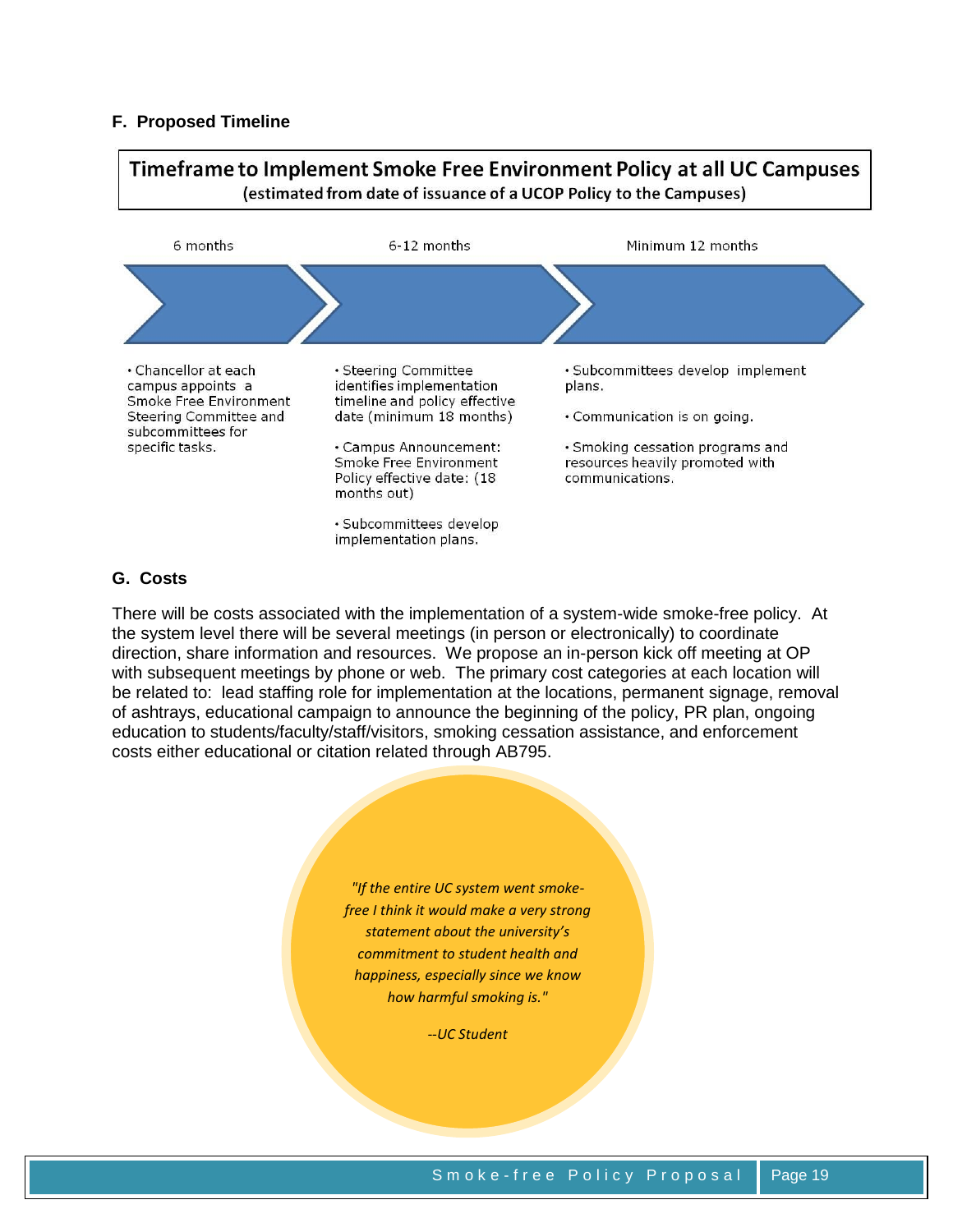# SECTION 3: Example Policy Language

## **SMOKE-FREE POLICY EXAMPLE**

## **UC Campus**

## **(***100% Smoke-Free long implementation, no transition from designated smoking areas,***)**

#### I. **BACKGROUND**

As a matter of policy, the University of California endeavors to maintain a safe and healthful environment. The Surgeon General of the United States has determined that cigarette smoking is the leading preventable cause of illness and premature death in the nation. Moreover, research indicates that non-smokers who are regularly exposed to passive (secondhand) tobacco smoke are also at increased risk of illness. Passive smoke appears to be especially deleterious to the health of certain populations, including the elderly, children and individuals with allergies, asthma, respiratory disease, or cardiovascular disease. For these reasons, the Surgeon General has urged employers to implement broadly-based health promotion programs with special emphasis on smoking cessation. The response to the Surgeon General's advice and the medical evidence has been an overwhelming trend toward protection of the health and safety of non-smokers.

#### II. **REFERENCES**

Gardner to Chancellors, et al, 8/1/88, [University Policy on Smoking,](http://www.ucop.edu/ucophome/coordrev/policy/8-01-88.html) amended 1/1/1994 and 1/1/2004

Dynes to Chancellors, et al, 12/3/2003, [University Policy on Smoking,](http://www.ucop.edu/ucophome/coordrev/policy/8-01-88.html) amended 1/1/1994 and 1/1/2004

California Government Code Sections 7596-7598, [Smoking in State Buildings](http://www.leginfo.ca.gov/)

#### III. **POLICY**

As an institution committed to providing a safe and healthful environment and in compliance with California's State law, the University of California prohibits smoking in all facilities. Effective DATE, all UC locations shall be a smoke-free. Smoking, use of smokeless tobacco products and the use of unregulated nicotine products are strictly prohibited. This Smoke-free Policy applies to all UC facilities, owned or leased, regardless of location. No smoking is permitted in any indoor or outdoor area.

The smoke-free policy also covers all University parking lots, private residential space, and the Medical Center campuses.

Sale and advertising of tobacco products are prohibited in University of California-owned and occupied buildings except for advertising in newspapers, magazines or other written materials sold, bought or distributed within the building.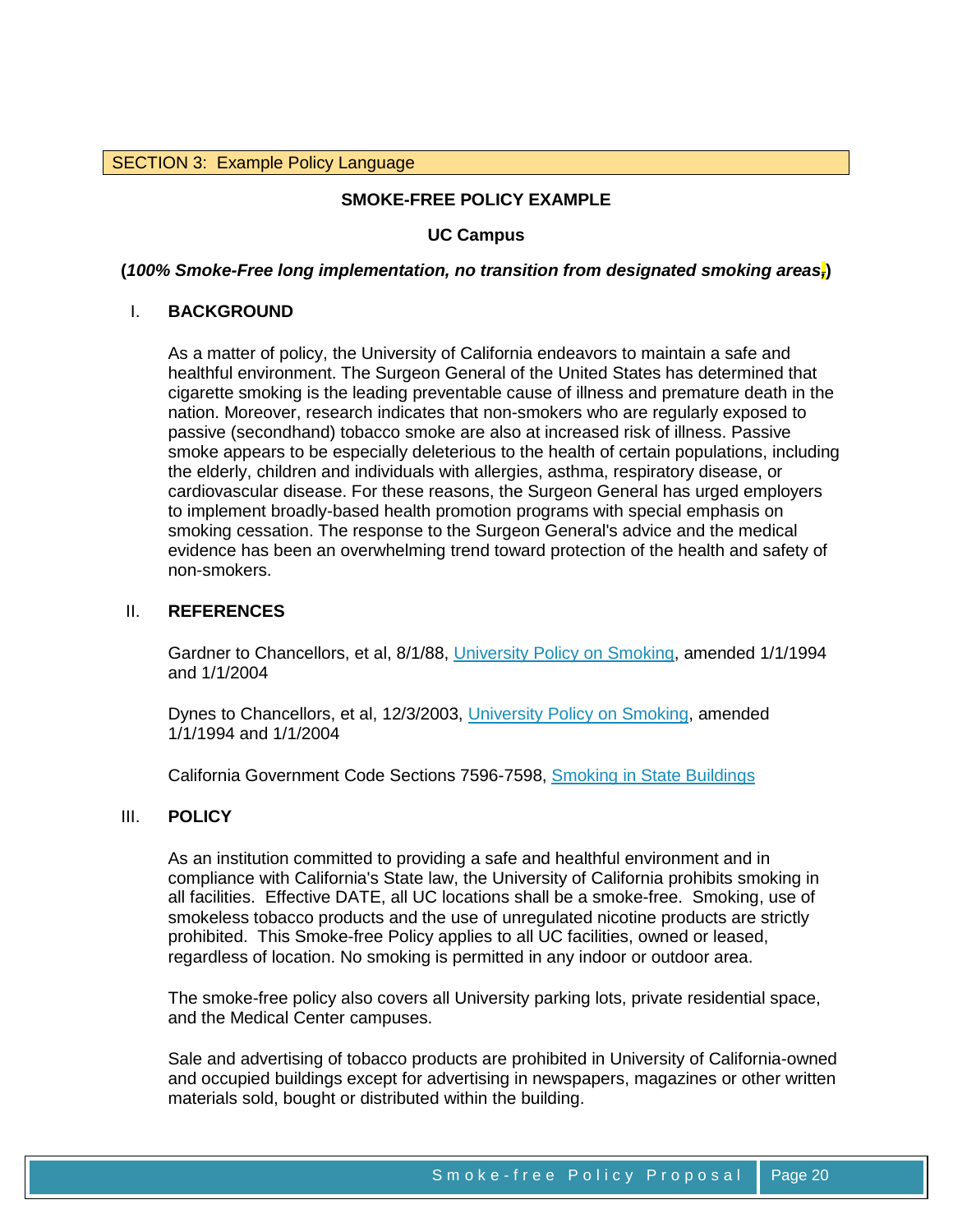# IV. **ENFORCEMENT**

The success of this policy depends upon the thoughtfulness, consideration, and cooperation of everyone. All share in the responsibility for adhering to and enforcing this policy. Any problems should be brought to the attention of the appropriate supervisor and/or department head. If a problem cannot be resolved in this manner, recourse may be had by contacting the appropriate Dean, Director, or Human Resources Representative. There shall be no reprisal against anyone seeking assistance in enforcing this policy.

# V. **RESPONSIBILITIES**

A. All faculty, staff, students, patients and visitors must observe this smoke-free policy. Supervisors are responsible for enforcing this policy in their respective areas, and for addressing problems through the existing administrative structure.

B. "No Smoking" signs will be posted and maintained in public areas by the appropriate authority, with additional signs available for departments and administrative units to post within their areas as needed.

C. CPFM is responsible for ensuring that signs are displayed clearly at all entrances to the campus as well as in other conspicuous locations, to notify the public that smoking is prohibited.

# **VI. PROCEDURES**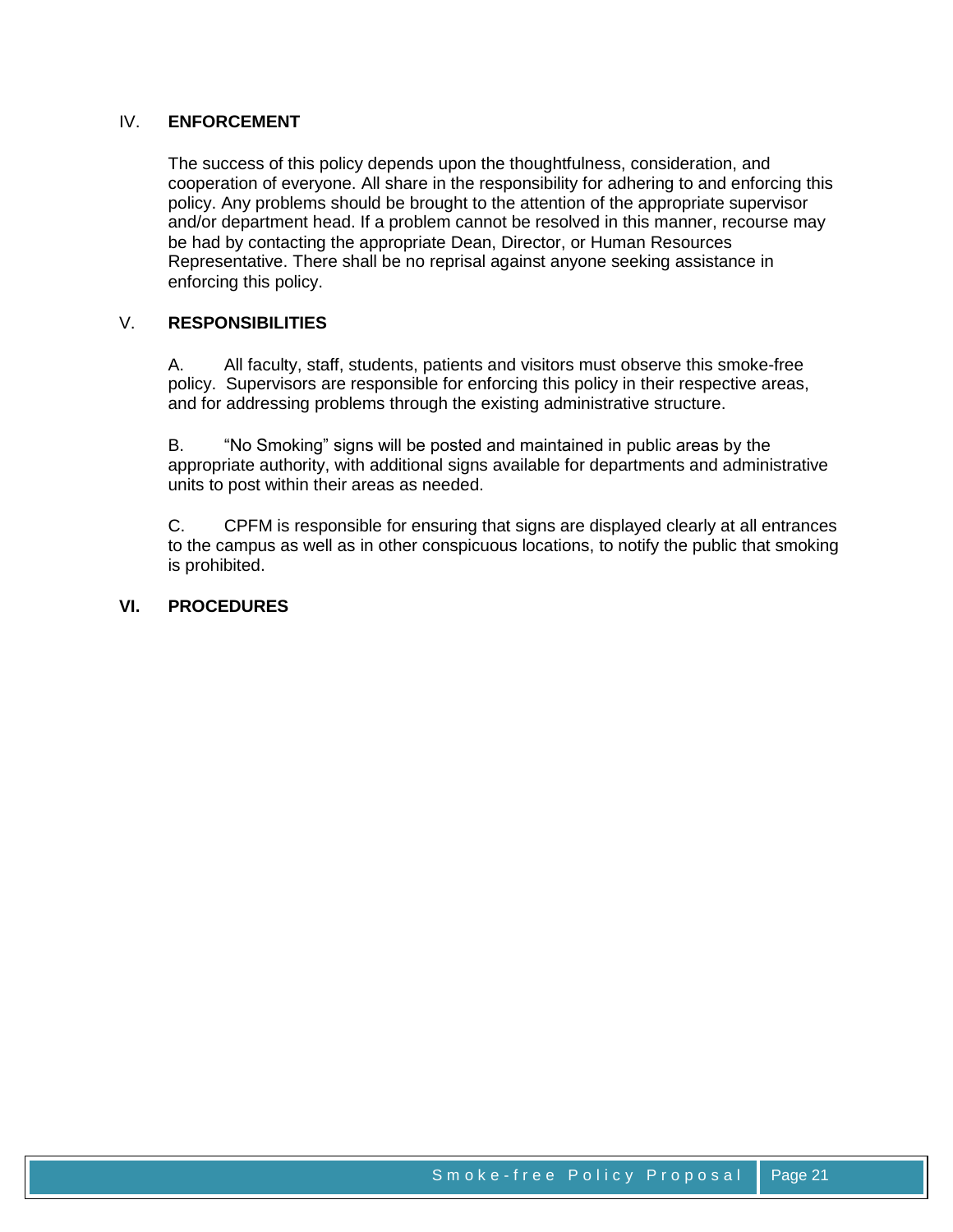#### SECTION 4: References

Berg CJ, Lessard L, Parelkar PP, Thrasher J, Kegler MC, Escoffery C, Goldade K, Ahluwalia JS. College student reactions to smoking bans in public, on campus and at home. Health Education Research. 2011. 26(1): 106-118.

California Department of Public Health, California Tobacco Control Program. [Adult Smoking](http://www.cdph.ca.gov/programs/tobacco/Documents/CTCPAdultSmoking_10.pdf)  [Prevalence.](http://www.cdph.ca.gov/programs/tobacco/Documents/CTCPAdultSmoking_10.pdf)

California Department of Public Health. (2011). Smoking prevalence among California adults, 1984-2010. Retrieved from<http://www.cdph.ca.gov/pages/NR11-031smokingchart.aspx>

California Youth Advocacy Network, 2008. Taking tobacco out of higher education, a tobaccofree policy toolkit.

[www.cyanonline.org/college/policies/](http://www.cyanonline.org/college/policies/)

Center for Tobacco Policy (sponsored by the ALA): <http://www.center4tobaccopolicy.org/localpolicies-licensing>

Centers for Disease Control and Prevention. Current cigarette smoking prevalence among working adults—United States, 2004-2010. MMWR, 2011.

Centers for Disease Control and Prevention. Annual smoking-attributable mortality, years of potential life lost, and economic costs—United States, 1995–1999. *Morbidity and Mortality Weekly Report* 2002;51(14); 300–03.

Centers for Disease Control and Prevention. Annual smoking-attributable mortality, years of potential life lost, and productivity losses — United States, 1997-2001. MMWR*.* 2005. 54(25): 625-628

Centers for Disease Control and Prevention. Smoking-Attributable Mortality, Years of Potential Life Lost, and Productivity Losses—United States, 2000–2004. Morbidity and Mortality Weekly Report. 2008; 57(45): 1226–8.

Centers for Disease Control and Prevention. [Tobacco Use: Targeting the Nation's Leading](http://www.cdc.gov/chronicdisease/resources/publications/aag/pdf/2010/tobacco_2010.pdf)  [Killer.](http://www.cdc.gov/chronicdisease/resources/publications/aag/pdf/2010/tobacco_2010.pdf) 2010

Curry SJ, Grothaus LC, McAfee T, Pabiniak C. Use and Cost Effectiveness of Smoking-Cessation Services under Four Insurance Plans in a Health Maintenance Organization. N Engl J Med 1998; 339:673-679.

Fichtenberg, C. & Glantz, S. Effect of smoke-free workplaces on smoking behavior: systematic review. British Medical Journal. 2002; 325, 188.

Fitch K, Iwasaki K, Pyenson B. [Covering smoking cessation as a health benefit: a](http://www.dfwbgh.org/events07/9-27-2007.pdf) case for [employers.](http://www.dfwbgh.org/events07/9-27-2007.pdf) 2006.

Glantz, S. & Parmley, W. Passive Smoking and Heart Disease: Epidemiology, Physiology, and Biochemistry, 83(1) Circulation 1. See also, California Environmental Protection Agency, Office of Envtl. Health Hazard Management. Health Effects of Exposure to Environmental Tobacco Smoke: Final Report. 1997.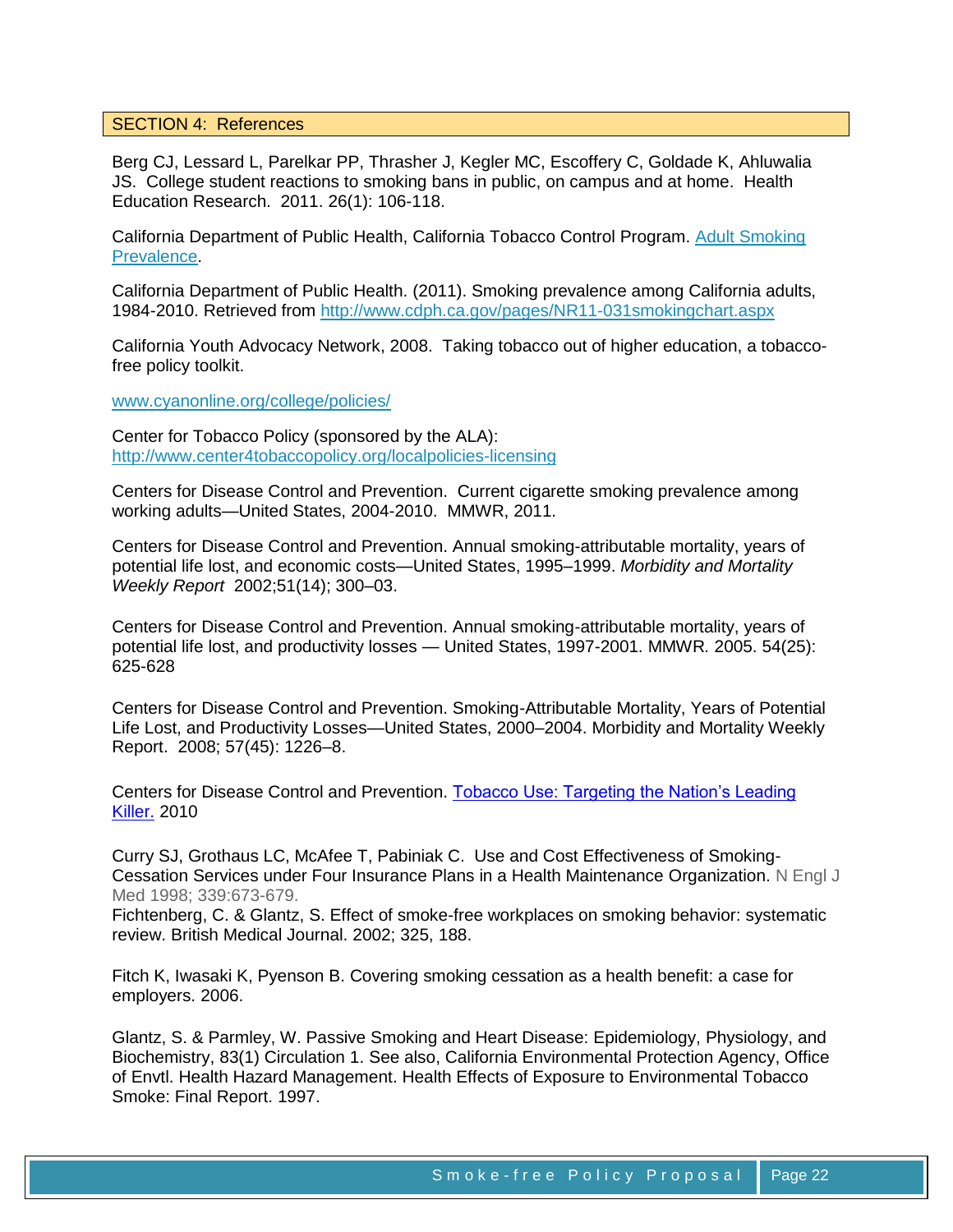Green, M., McCausland, K., xia, J., Duke, J., Vallone, D., and Healton, C. A closer look at smoking among young adults: Where tobacco control should focus its attention. American Journal of Public Health. 2007. 97, 1427-1433.

Halpern M, Shikiar R, Rentz A, Khan Z. Impact of smoking status on workplace absenteeism and productivity. Tobacco Control. 2001. 10(3): 233-238

International Agency for Research on Cancer Handbooks of Cancer Prevention. Evaluating the effectiveness of smoke-free policies. Tobacco Control. 2009; 13.

Ling, P. & Glantz, S. Why and how the tobacco industry sells cigarettes to young adults: Evidence from industry documents. American Journal of Public Health. 2002; 92, 908-916.

Linthicum, MD. ACHA. ACHA-NCHA II: reference group Executive Summary Spring 2010. American College Health Association. 2010.

Musich S, Napier D, Edington D. The association of health risks with workers' compensation costs. JOEM*.* 2001. 43(6):5 34-541

National Business Group on Health. [Tobacco: the Business of Quitting.](http://www.wbgh.org/tobacco/return/index.cfm)

Pierce, JP & Leon, ME on behalf of the IARC Handbook Vol 13 Working Group and IARC Secretariat, the Lancet Oncology. 2008; 9: 614-615.

Pierce, JP, Messer K, White MM, Cowling DW, Thomas DP (2011). Prevalence of Heavy Smoking in California and the United States, 1965-2007. *JAMA. 305(11):1106-1112*

Sawdey M, Lindsay R, & Novotny T. Smoke-free college campuses: no ifs, ands or toxic butts. Tobacco Control Journal. 2011. 20(1): i21-i24.

Seo, D.-C., Macy, J., Torabi, M., & Middlestadt. (2011). The effect of a smoke-free campus policy on college students' smoking behaviors and attitudes. *Preventive Medicine,*  doi:10.1016/j.ypmed.2011.07.015.

Tong EK, Ong MK, Vittinghoff E, Pérez-Stable EJ, Nondaily Smokers Should Be Asked and Advised to Quit. Am J Prev Med 2006;30(1):23–30.

U.S. Department of Health and Human Services, Centers for Disease Control and Prevention, National Center for Chronic Disease Prevention and Health Promotion, Office on Smoking and Health. The Health Consequences of Involuntary Exposure to Tobacco Smoke: A Report of the Surgeon General. 2006.

U.S. Department of Health and Human Services, Centers for Disease Control and Prevention, National Center for Chronic Disease Prevention and Health Promotion, Office on Smoking and Health How Tobacco Smoke Causes Disease The Biology and Behavioral Basis for Smoking-Attributable Disease: A Report of the Surgeon General. 2010.

U.S. Environmental Protection Agency, Office of Research and Development, Office of Health and Environmental Assessment, Washington, DC. Respiratory Health Effects of Passive Smoking (Also Known as Exposure to Secondhand Smoke or Environmental Tobacco Smoke ETS EPA/600/6-90/006F). 1992.